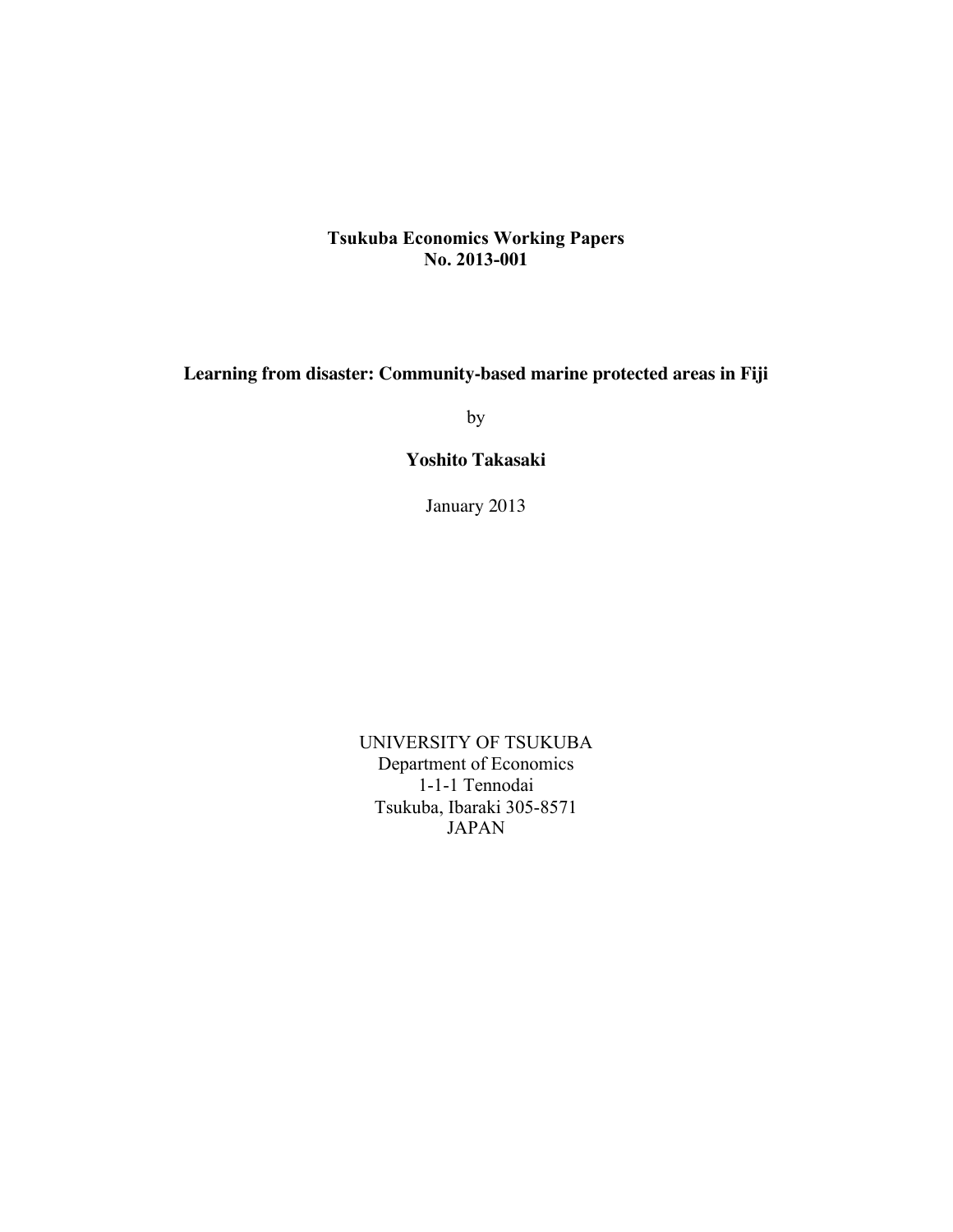# **Learning from disaster: Community-based marine protected areas in Fiji**

**Yoshito Takasaki**\* University of Tsukuba

January 28, 2013

<span id="page-1-0"></span>\*Corresponding author. Faculty of Humanities and Social Sciences, University of Tsukuba, 1-1- 1 Tennodai, Tsukuba, Ibaraki 305-8571 Japan, Tel./fax: +81 29 853 6280. E-mail address: takasaki@sk.tsukuba.ac.jp.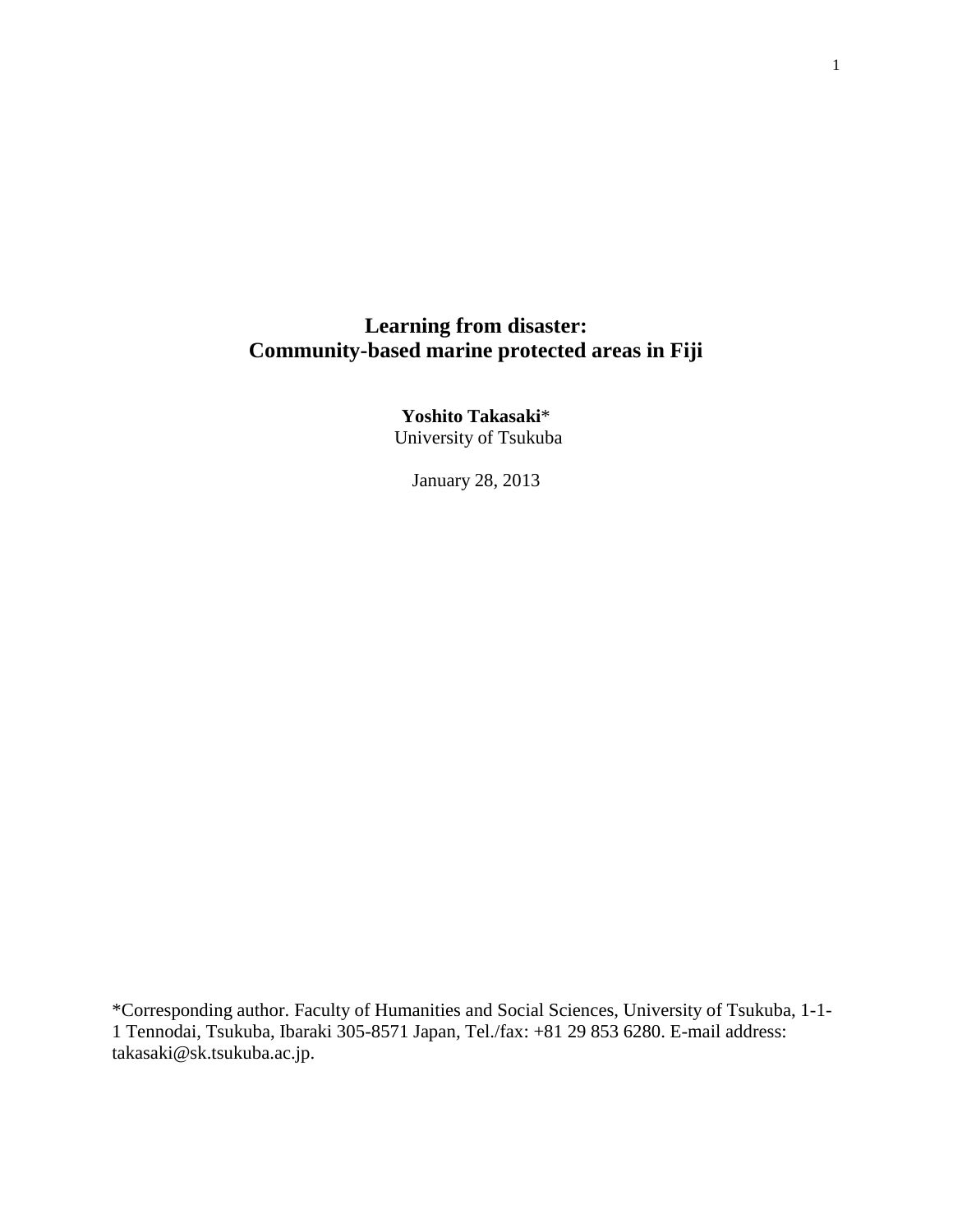# **Learning from disaster: Community-based marine protected areas in Fiji**

## **Abstract**

This paper empirically examines whether and how experiencing climate-related disasters can improve the rural poor's adaptation to climate change through community-based resource management. Original household survey data in Fiji capture the unique sequence of a tropical cyclone and the establishment of community-based marine protected areas as a natural experiment. The analysis reveals that household disaster victimization increases its support for establishing marine protected areas for future safety nets. Under Fijian traditional consensual institutions, social learning from disaster experience among community members facilitates their collective decision-making for conservation to enhance community resilience to climate shocks. **Keywords:** community-based resource management; climate change adaptation; social learning; natural disaster; marine protected area; Fiji

**JEL classification:** O13; Q22; Q54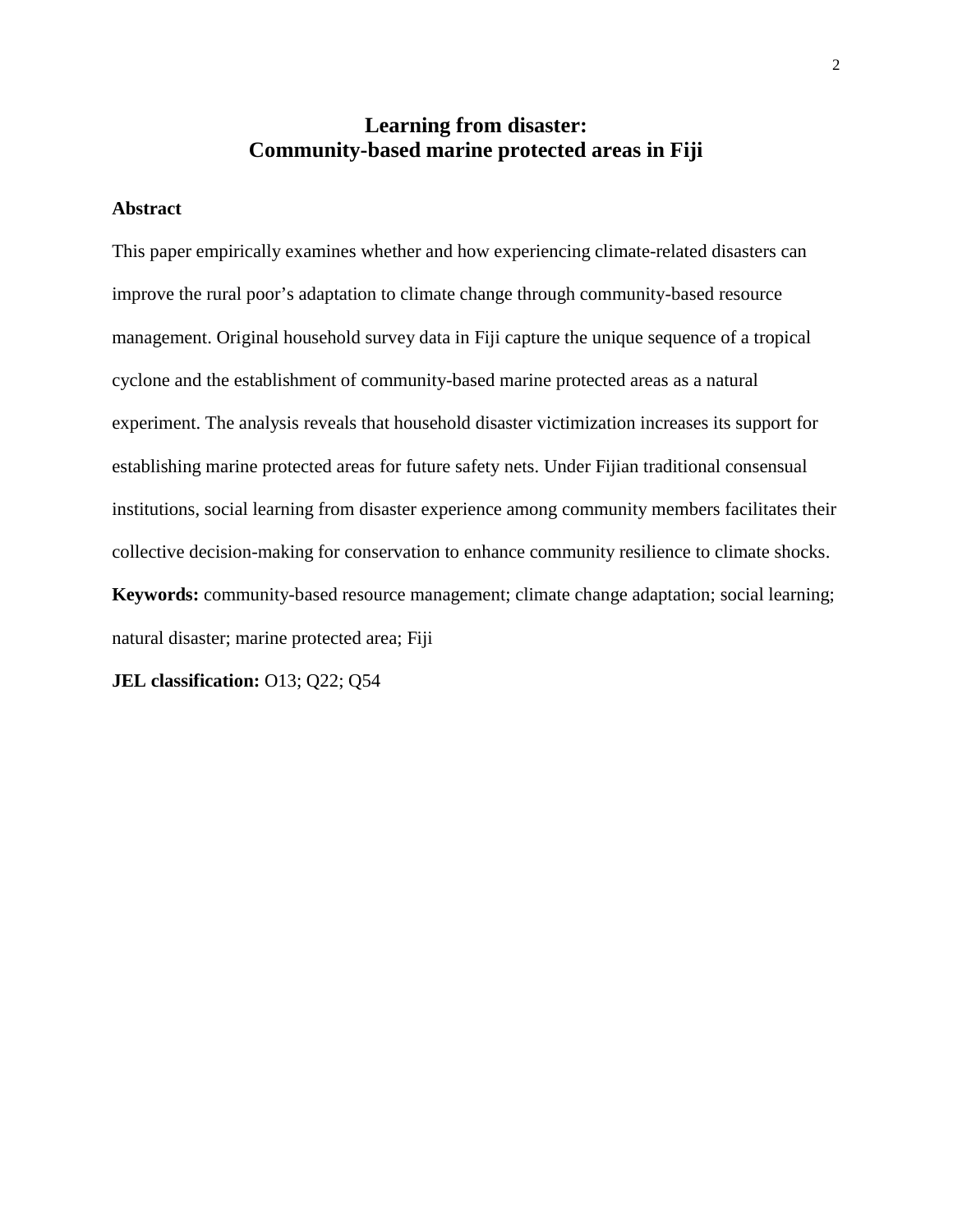#### **1. Introduction**

Poor populations in rural developing areas are particularly vulnerable to increasingly frequent and extreme weather events, as they rely heavily on weather-dependent livelihood activities, such as agriculture and fishery (e.g., [Adger et al., 2003;](#page-25-0) [Pelling, 2003;](#page-29-0) [Paavola and](#page-28-0)  [Adger, 2006;](#page-28-0) [Eriksen and O'Brien, 2007\)](#page-26-0). How the rural poor can cope with climate-related disasters is a central issue in climate-adaptation policy. Although the rural poor's limited coping capacity and the adverse welfare consequences of disasters are commonly emphasized [\(e.g., Smit](#page-30-0)  [and Pilifosova, 2001\)](#page-30-0), some researchers pay significant attention to their potential adaptation for systemic improvements. In particular, those working within a social-ecological resilience framework emphasize the trigger role of disaster (e.g., [Pelling and High, 2005;](#page-29-1) [Westley et al.,](#page-31-0)  [2011\)](#page-31-0): "In a resilient social-ecological system, disturbance has the potential to create opportunity for doing new things, for innovation and for development" [\(Folke, 2006, p253\)](#page-27-0). Agrawal [\(2010\)](#page-25-1) stresses the critical role of local institutions in facilitating adaptation to climate change. Recent empirical works provide supportive evidence: In an Amerindian community in Honduras, Hurricane Mitch triggered institutional changes in land management, which led to sustained social-ecological improvement [\(McSweeney and Coomes, 2011\)](#page-28-1); in colonial Mexico, improved adaptation through learning and innovation followed a series of extreme weather events and wealth-related events [\(Endfield, 2012\)](#page-26-1).<sup>[1](#page-1-0)</sup>

<span id="page-3-0"></span><sup>&</sup>lt;sup>1</sup> Although most macroeconomic studies highlight adverse consequences of natural disasters, Skidmore and Toya's cross-country analysis [\(2002\)](#page-30-1) shows that climate-related disasters can positively influence long-run economic growth because of the substitution of physical-capital accumulation with human-capital accumulation and triggered technological progress [\(see, for](#page-27-1)  [example, Hallegatte and Dumas, 2009 for related theoretical work\)](#page-27-1).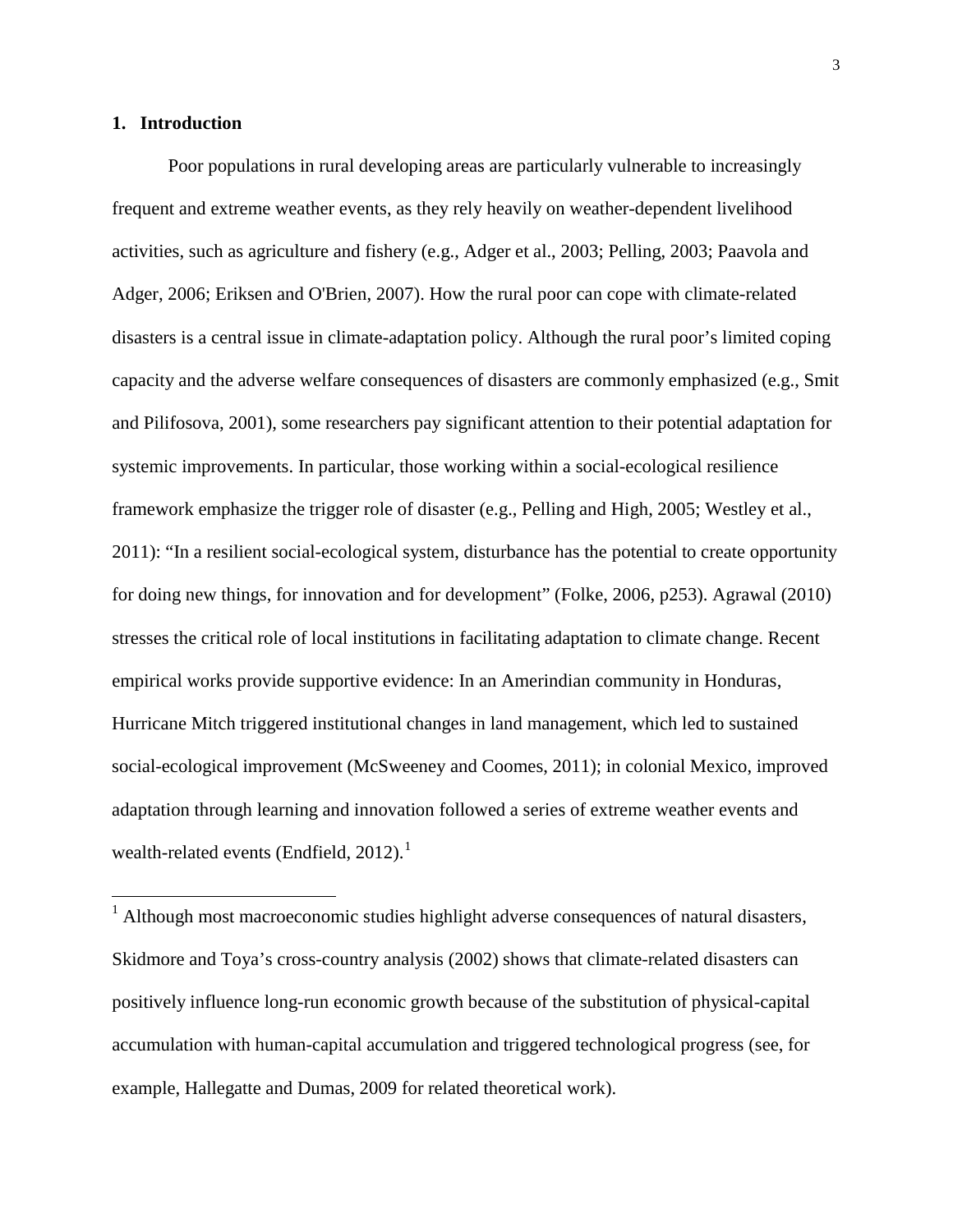These findings on a positive side of disaster [\(Agrawal, 2011\)](#page-25-2) suggest that "future interventions should foster local capacities for endogenous institutional change to enhance community resilience to climate shocks" [\(McSweeney and Coomes, 2011, p5203\)](#page-28-1). Although this bottom-up approach is an important alternative to conventional targeted external assistance, which policies can foster local capacities is unknown; the institutional change in Honduras, for example, neither was facilitated by aid organizations nor resulted from the community's explicit collective decision, but occurred virally among households [\(McSweeney and Coomes, 2011\)](#page-28-1). Some researchers see such potential for fostering local capacities in the bottom-up nature of community-based resource management. In particular, using an example from Trinidad and Tobago, Tompkins and Adger [\(2004\)](#page-30-2) discuss the advantage of community-based resource management in its inclusionary communication/deliberation, institutional mechanisms for social learning, and networks connecting local and external actors (see also [Adger et al., 2005;](#page-25-3) [Pomeroy et al., 2006\)](#page-29-2). As community-based resource management is a mainstream conservation policy in rural developing areas, this potential warrants systematic inquiry. Using original household survey data in Fiji that capture a unique sequence of a tropical cyclone and the establishment of community-based marine protected areas (MPAs) as a natural experiment, this paper examines whether and how disaster experience can enhance local coping capacity through community-based conservation.

The paper serves as a benchmark case for studying the potential role of community-based resource management in fostering community adaptation to climate change, because if it has such potential, we can expect that this would be so for Fiji's MPAs for the following reasons. First, Pacific island states have well adapted their traditional marine resource-management practices to contemporary circumstances, and as a result, community-based marine resource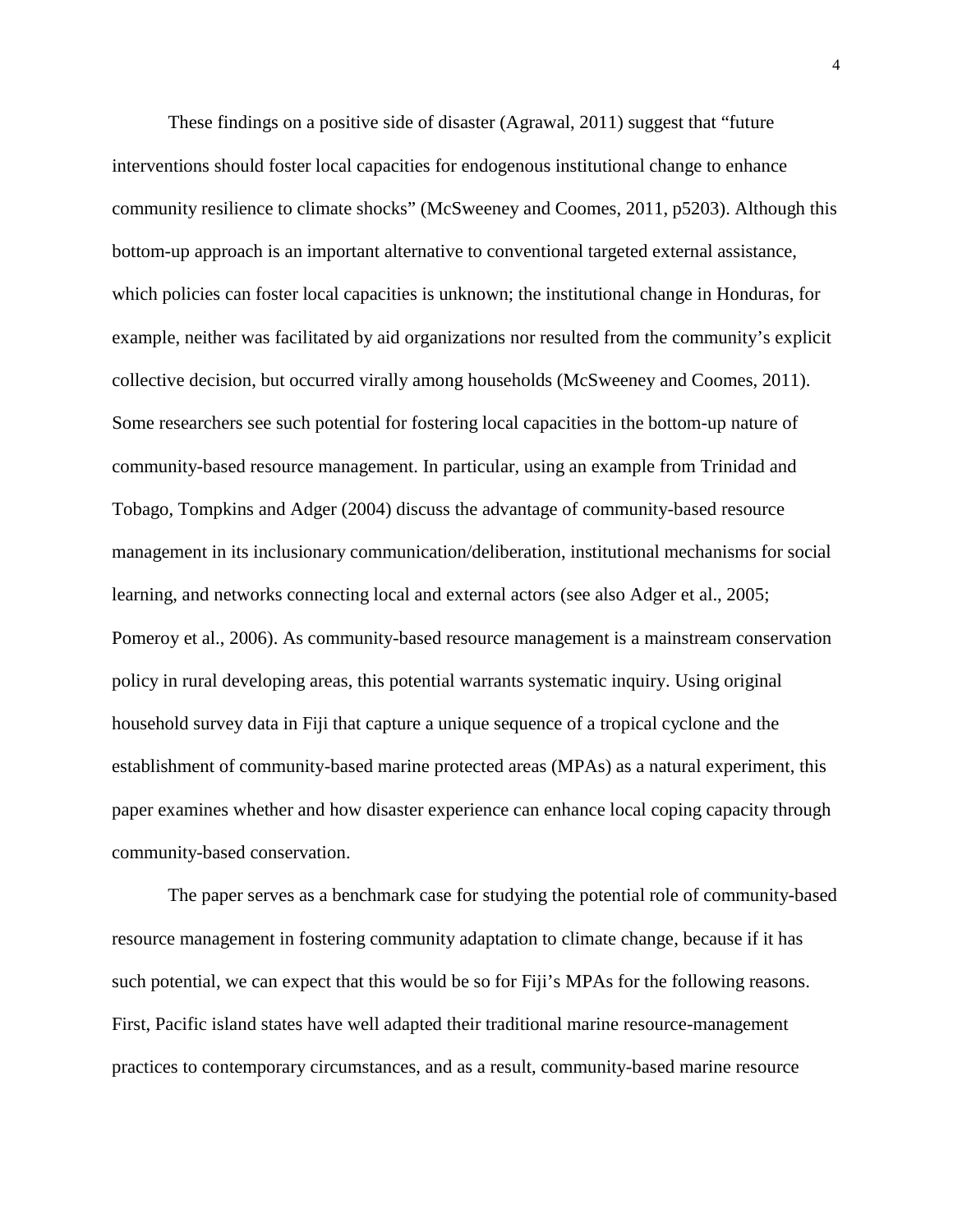management is more widespread in Oceania than in any other tropical region in the world [\(Johannes, 1978,](#page-27-2) [2002\)](#page-27-3). In particular, Fiji recently expanded community-based MPAs across the country [\(Aalbersberg et al., 2005;](#page-25-4) [Techera, 2008;](#page-30-3) [Govan, 2009\)](#page-27-4). Second, as customary marine tenure is well established in Fiji, incomplete property rights that can preclude investments in local public goods (conservation) [\(Otsuka and Place, 2001\)](#page-28-2) are unlikely to be a major concern. Third, although tropical cyclones are among the most important climate-related disasters in island states [\(Pelling and Uitto, 2001\)](#page-29-3), some researchers criticize the deterioration of islanders' indigenous mechanisms in coping with cyclones because of their increasing dependency on external aid [\(e.g., Campbell, 1984\)](#page-26-2), and such concerns about local coping capacity underlie the recent expansion of MPAs in Fiji [\(e.g., Veitayaki, 2006\)](#page-31-1).<sup>[2](#page-3-0)</sup>

<span id="page-5-0"></span>The paper explicitly addresses two lines of major critiques against extensive studies on conditions facilitating successful community-based resource management, such as group size and inequality (e.g., [Wade, 1988;](#page-31-2) [Ostrom, 1990;](#page-28-3) [Baland and Platteau, 1996\)](#page-26-3): 1) those studies

 $2$  In the economics literature on the poverty-environment nexus, small-scale fisheries receive relatively limited attention, as discussed by Béné [\(2003, though his review focuses on Asia and](#page-26-4)  [Africa\)](#page-26-4); indeed, systematic empirical studies on community-based marine resource management, such as MPAs, in the developing world are scarce. As exceptions, Gjertsen [\(2005\)](#page-27-5) examine how MPA characteristics influence welfare and environmental outcomes among MPAs in the Philippines [\(see also Pollnac et al., 2001\)](#page-29-4), and Silva [\(2006\)](#page-29-5) investigates how alternative income alters the choice of fishing gear among households in Tanzanian villages with MPAs. Descriptive analyses are common in the broad literature on coastal management. For example, Crawford et al. [\(2006\)](#page-26-5) show various factors correlated with the establishment of communitybased MPAs in Indonesia without paying attention to natural disasters.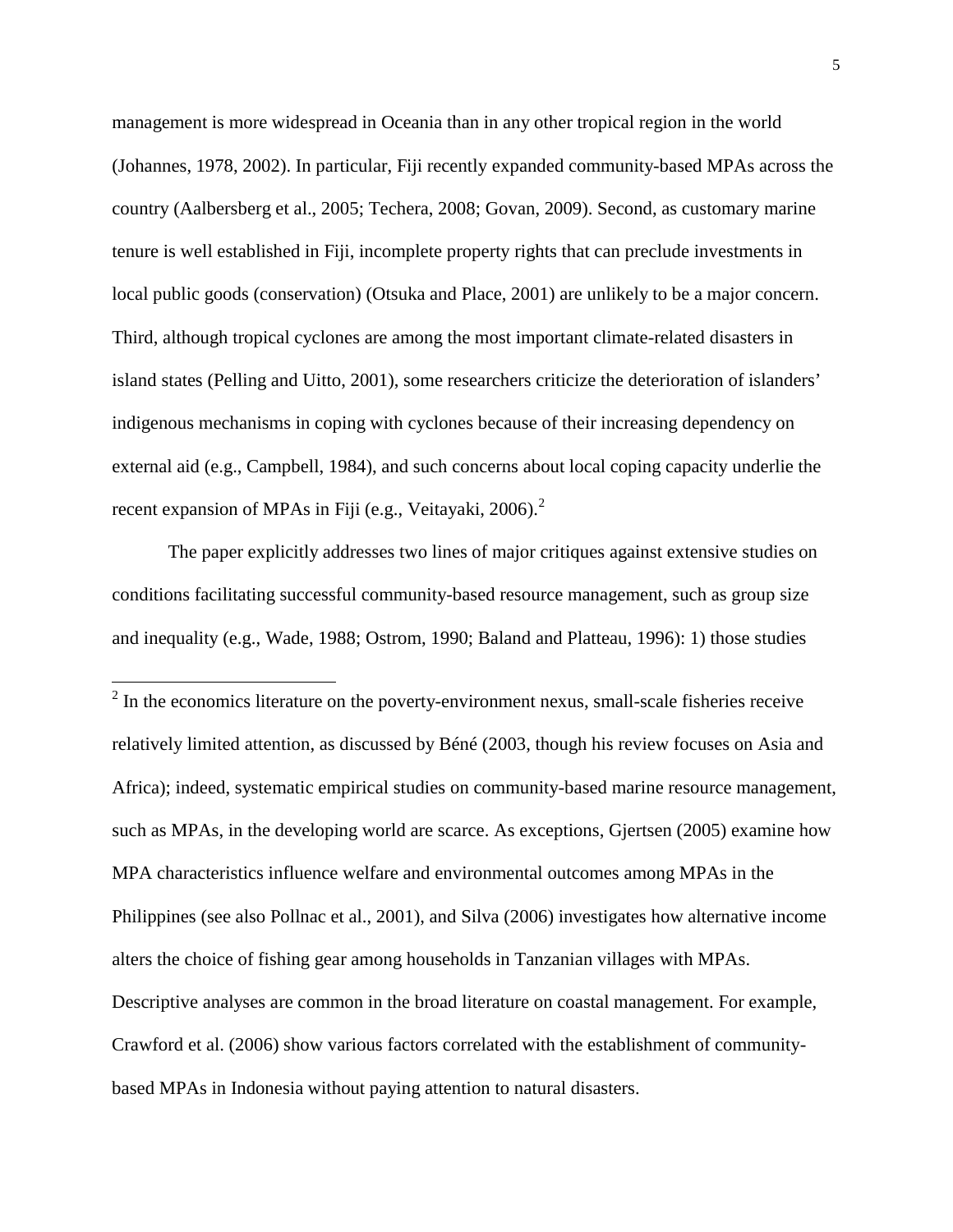neither address the issue of identification of causality (omitted variable bias),<sup>[3](#page-5-0)</sup> nor show why and how such conditions matter [\(Agrawal, 2001\)](#page-25-5); and 2) they treat the community as a small spatial unit with a homogeneous social structure consisting of common interests and shared norms and do not directly address political economy issues, such as multiple interests/actors within the community, decision-making processes, and institutional arrangements [\(Agrawal and Gibson,](#page-26-6)  [1999\)](#page-26-6). To illustrate the first critique, suppose that sufficient across-communities variations exist in disaster shocks and the adoption of conservation measures following the disaster. Although a community-level regression analysis to estimate the disaster effects on conservation involves far fewer identification problems than previous works on group characteristics,<sup>[4](#page-6-0)</sup> such an inquiry has not received attention in the literature because disaster experience has not been considered as a facilitating condition.<sup>[5](#page-6-1)</sup> Even if the disaster's impacts on conservation are identified, such

<sup>3</sup> Ferraro and Pattanayak [\(2006\)](#page-27-6) and Ferraro [\(2009\)](#page-27-7) highlight the critical importance of identifying causality in evaluating biodiversity conservation programs and environmental policies, respectively.

<span id="page-6-2"></span><span id="page-6-1"></span><span id="page-6-0"></span><sup>4</sup> Identification may be still hampered by unobserved community factors correlated with disaster shocks, such as post-disaster external support for conservation. The proposed analysis requires community-level exogenous shock measures (e.g., deviation from the mean in rainfall). In practice, however, such spatially rich data are rare – commons studies often rely on small-scale community surveys [\(Agrawal, 2001\)](#page-25-5), and objective community shock data are rarely available.  $<sup>5</sup>$  As an exception, the World Bank [\(1999\)](#page-31-3) shows that past disaster experience positively</sup> influences marine ecological outcomes (based on subjective assessment) across communitybased marine resource-management areas in five Pacific island states (including Fiji), though disaster is not the study's focus.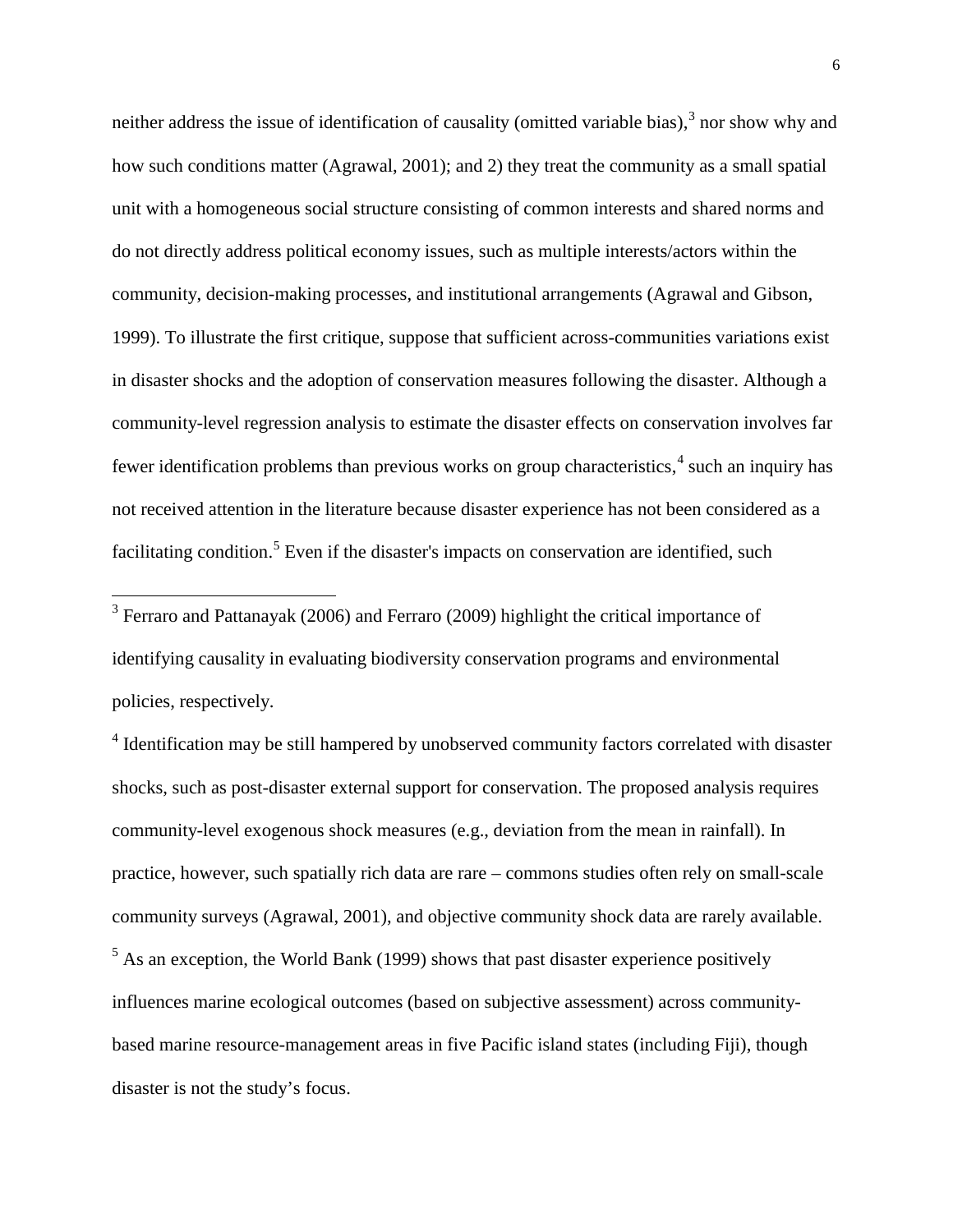community-level analysis still does not dissect mechanisms underlying the causality; for example, disasters may damage habitats, thereby forcing people to alter their livelihood activities.

How the local political economy matters for community-based resource management depends on specific local institutions. In Fiji's customary marine resource management, building consensus among community members is a primary decision-making process [\(Veitayaki, 1998\)](#page-30-4). Thus, the paper explores variations in household support for establishing MPA as a key determinant of the collective decision. I show that household disaster victimization increases the household's support. This disaster effect is identified only when the potential endogeneity of household-level housing damage is controlled for by using exogenous flood shock as an instrument.

I argue that the positive disaster effect on conservation is a result of disaster victims having a higher appreciation of local commons as safety nets than non-victims. This is because in the same area as my study area in Fiji, Takasaki [\(2011b\)](#page-30-5) finds that households with housing not damaged by the cyclone intensify fishing to help other kin-group members with damaged housing; that is, the rural poor with limited coping capacity rely on local commons not only for self-insurance, as is commonly found in various locales (e.g., [Jodha, 1986;](#page-27-8) [Pattanayak and Sills,](#page-29-6)  [2001;](#page-29-6) [Takasaki et al., 2004;](#page-30-6) [McSweeney, 2005\)](#page-28-4), but also to augment mutual insurance even if resource use (fishing) is risky [\(Coomes et al., 2010\)](#page-26-7).<sup>[6](#page-6-2)</sup> I provide evidence that strong support for MPA among community members facilitates their consensual decision making for conservation, and then that community decision furthers overall support for conservation. As such, the inclusionary deliberation and decision making in community-based resource management can

<span id="page-7-0"></span> $6$  Based on a case study in Tonga, Bender et al. [\(2002\)](#page-26-8) even argue that informal insurance arrangements per se can lead to sustainable marine resource use without management.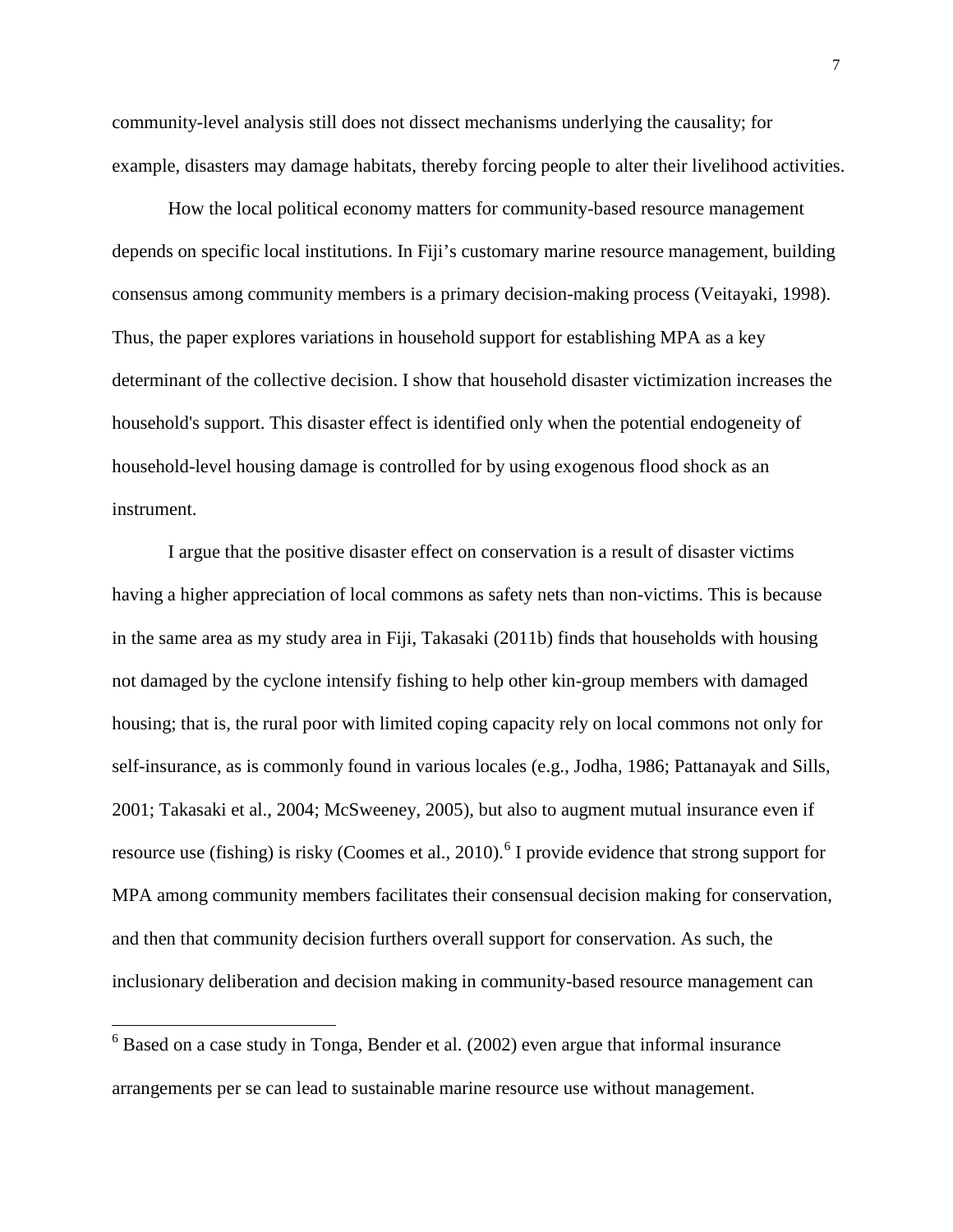facilitate community adaptation to climate change through social learning from disaster experience, along the line of adaptive management (e.g., [Holling, 1978;](#page-27-9) [Walters, 1986;](#page-31-4) [Lee,](#page-28-5)  [1999;](#page-28-5) [Plummer and Armitage, 2007\)](#page-29-7).

The rest of the paper is organized as follows. Section 2 provides a description of the marine resource institution and management in Fiji. Section 3 describes the data, MPAs, and the disaster. Section 4 presents the econometric specification to identify the disaster effects on conservation and the estimation results, including evidence for social learning, followed by a robustness check in Section 5. The last section concludes.

#### **2. Marine resource institution and management in Fiji**

Each native Fijian belongs to a lineage of the *vanua*-*yavusa*-*mataqali*-*tokatoka* hierarchy: Vanua consists of several yavusa; yavusa consists of several mataqali; and mataqali consists of several tokatoka [\(Ravuvu, 1983\)](#page-29-8). Roughly matching an old district (*tikina*) in the administrative unit, vanua ranges over several villages (*koro*); a village consists of one or a few yavusa, which includes several lower-order units, mataqali, and then tokatoka. Fijian customary law guarantees the collective ownership of land and marine resources. First, rural land is communally owned by mataqali (within a village) and is privately used, and by law it cannot be sold (communal land consists of about 83% of the country's total land). Second, the coastal zones across the country are demarcated into over 400 customary fishing grounds (*qoliqoli*) to which vanua or several yavusa (across several villages) hold customary rights to harvest marine resources; ownership of the foreshore rests with the state [\(Techera, 2008\)](#page-30-3).

Ethnographic studies highlight Fijians' traditional marine resource-management practices, such as ritual protocols, taboos (e.g., no-take areas), seasonal bans, and their effective enforcement through social norms and sanctions [\(Siwatibau, 1984\)](#page-29-9). The national government has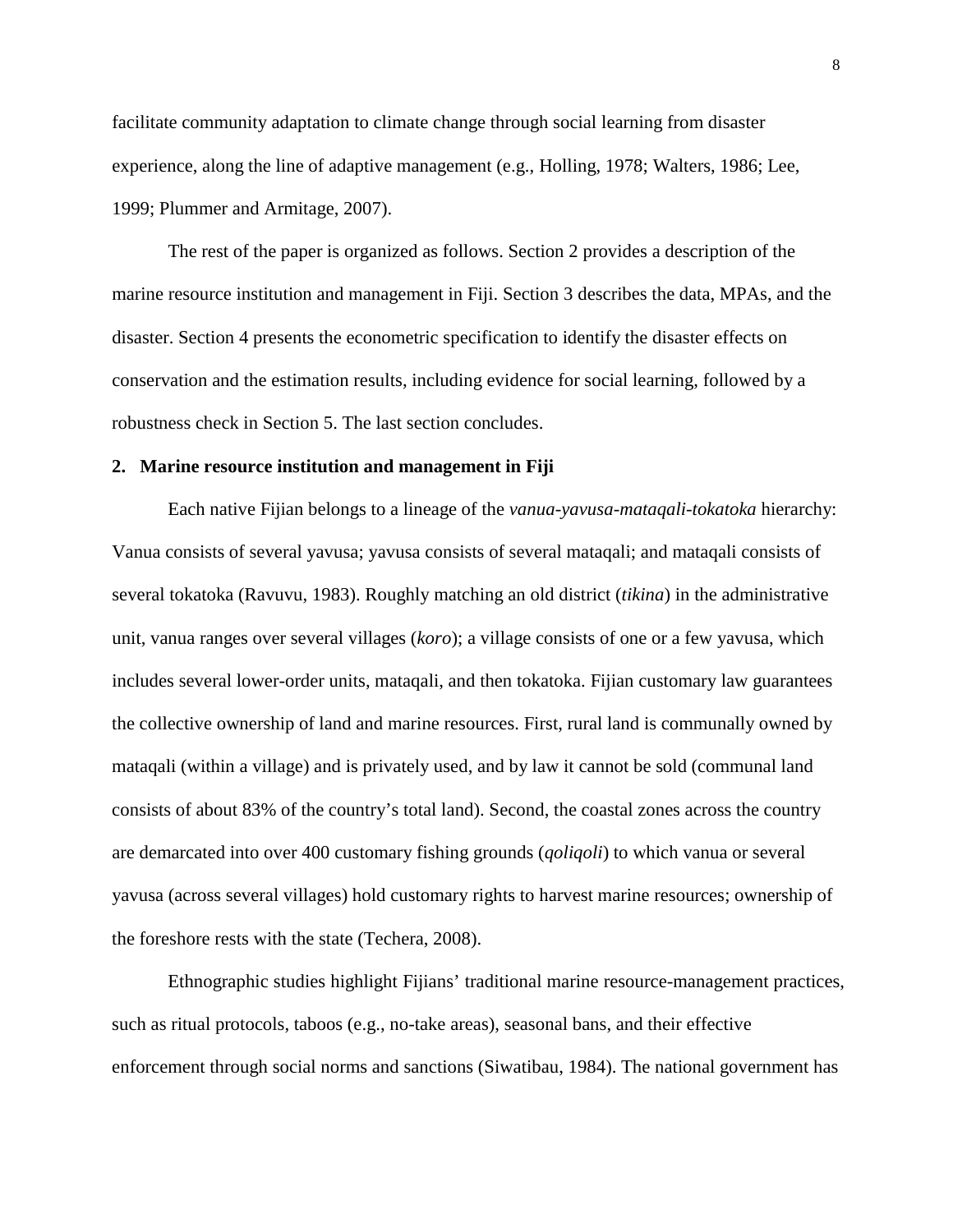been strengthening customary resource management by formalizing its arrangements and integrating them into the contemporary system; examples include registration of customary fishing grounds, boundary setting, licensing involving customary owners, and deterrence of poachers [\(Veitayaki, 1998\)](#page-30-4).<sup>[7](#page-7-0)</sup> As such, Fiji's contemporary marine resource management is built on its customary institution: "Community-based marine resource management is appropriate in Fiji because, in most communities, the rights of individuals within their collectively owned fishing area are related to group's consensual position. Management decisions and policies are based on *consensus*, which ensures the cooperation of everyone in the community" [\(Veitayaki,](#page-30-4)  [1998, p51, emphasis added\)](#page-30-4).

There has been an increasing interest across the country in the establishment of MPAs as a result of governments' extension work and nongovernmental (NGO) activities under Locally Managed Marine Area (LMMA) initiatives, which were officially launched in 2000 [\(Aalbersberg](#page-25-4)  [et al., 2005;](#page-25-4) [Techera, 2008;](#page-30-3) [Govan, 2009\)](#page-27-4). By 2005, 177 villages in Fiji had established LMMAs, which cover  $7{,}010\text{km}^2$  with  $440\text{km}^2$  of MPAs [\(Locally-Managed Marine Area Network, 2006\)](#page-28-6).<sup>[8](#page-9-0)</sup> Establishing a village-level MPA involves consensual decisions among villagers in the village and among villages collectively owning the customary fishing ground. "The development of marine reserves and protected areas in Fiji could be easier, as the ownership of the customary fishing areas is already with the people who need only to agree as a group to have the

<span id="page-9-1"></span> <sup>7</sup> By conducting economic experimental games among Colombian fishermen, Moreno-Sánchez and Maldonado [\(2010\)](#page-28-7) show the dominance of co-management – like one in Fiji – among different management regimes of MPAs for resource sustainability.

<span id="page-9-0"></span><sup>&</sup>lt;sup>8</sup> Although examining effects of resource management is not the focus of this paper, Lawson-Remer [\(2012\)](#page-27-10) provides evidence that LMMAs improve household welfare.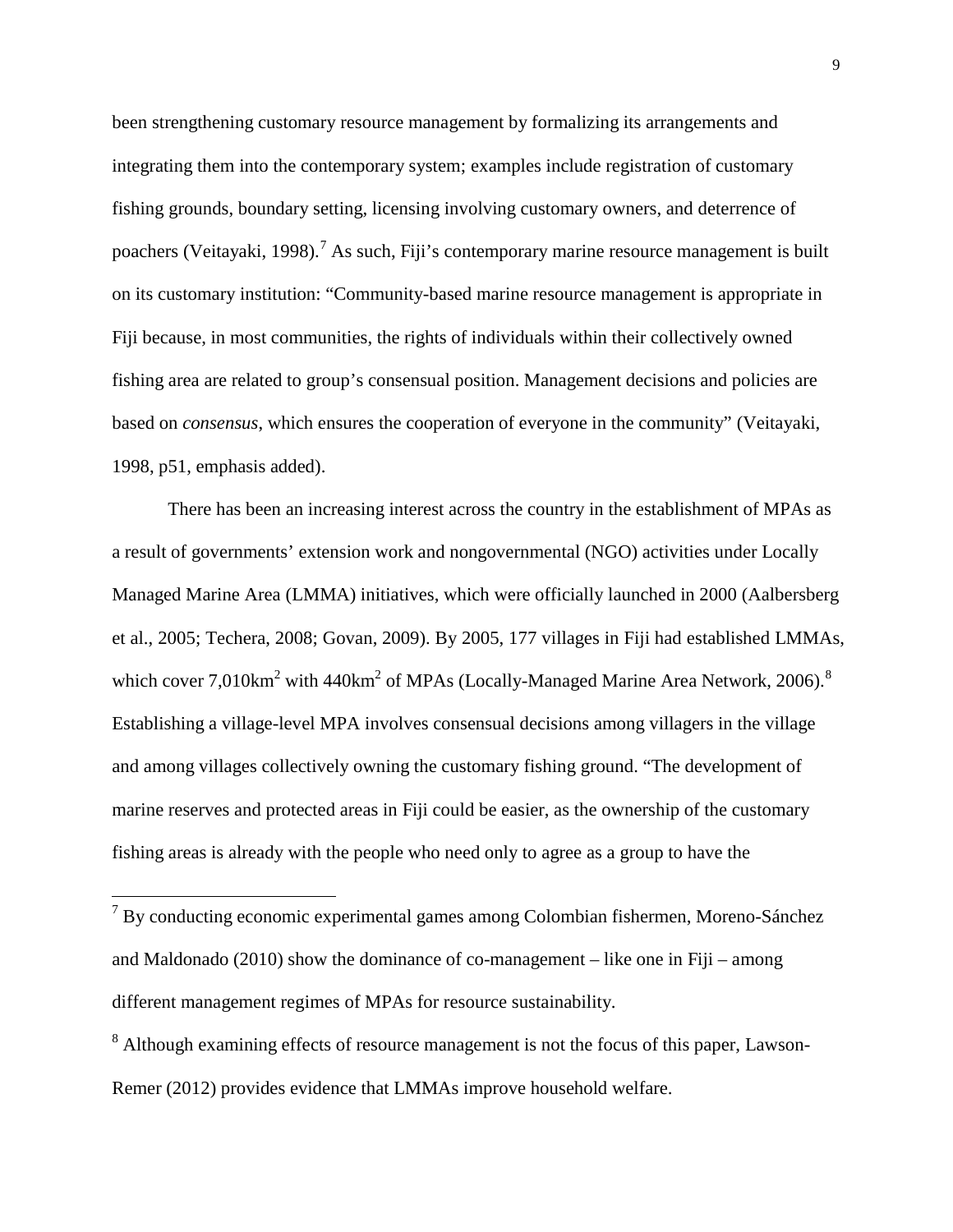arrangement formalized declaring a portion of their fishing grounds a marine reserve or protected area" [\(Veitayaki, 1998, p57\)](#page-30-4).

## **3. Data, marine protected areas, and disaster**

## *3.1. Data*

In June-September 2005, I conducted a household survey among 906 households in 43 native Fijian villages in Cakaudrove Province in the northern region of the country.<sup>[9](#page-9-1)</sup> There is a total of 32 qoliqoli in the province. In each of 16 districts in the province, villages were intentionally chosen to cover distinct environmental and economic conditions – 35 coastal and 8 inland villages. In each village, households were stratified by tokatoka and a combination of individual leadership status (e.g., kin leader, as defined below) and major asset holdings (e.g., shops) (all tokatoka were sampled); in each stratum, households were randomly sampled (50% of the population in each stratum, on average). The 43 villages in the sample cover 29 qoliqoli, 20 vanua, 53 yavusa, 146 mataqali, and 234 tokatoka;<sup>[10](#page-10-0)</sup> some vanua and yavusa (and thus villages) own more than one qoliqoli.

<sup>&</sup>lt;sup>9</sup> The province, consisting of part of Vanua Levu, all of Taveuni, and other small islands, significantly lags behind the main island Viti Levu, where the state capital, two international airports, and most tourism businesses are situated. Fiji is divided almost evenly between native Fijians and Indo-Fijians. My study focuses on native Fijians who hold customary rights to harvest marine resources.

<span id="page-10-1"></span><span id="page-10-0"></span> $10$  An average village consists of 3.4 matagali and 5.6 tokatoka, and on average, each matagali and tokatoka consists of 14 and 8 households, respectively, in the population. Marriage across different kin groups in the village or different villages is common, and this paper focuses on the kin groups to which households currently belong.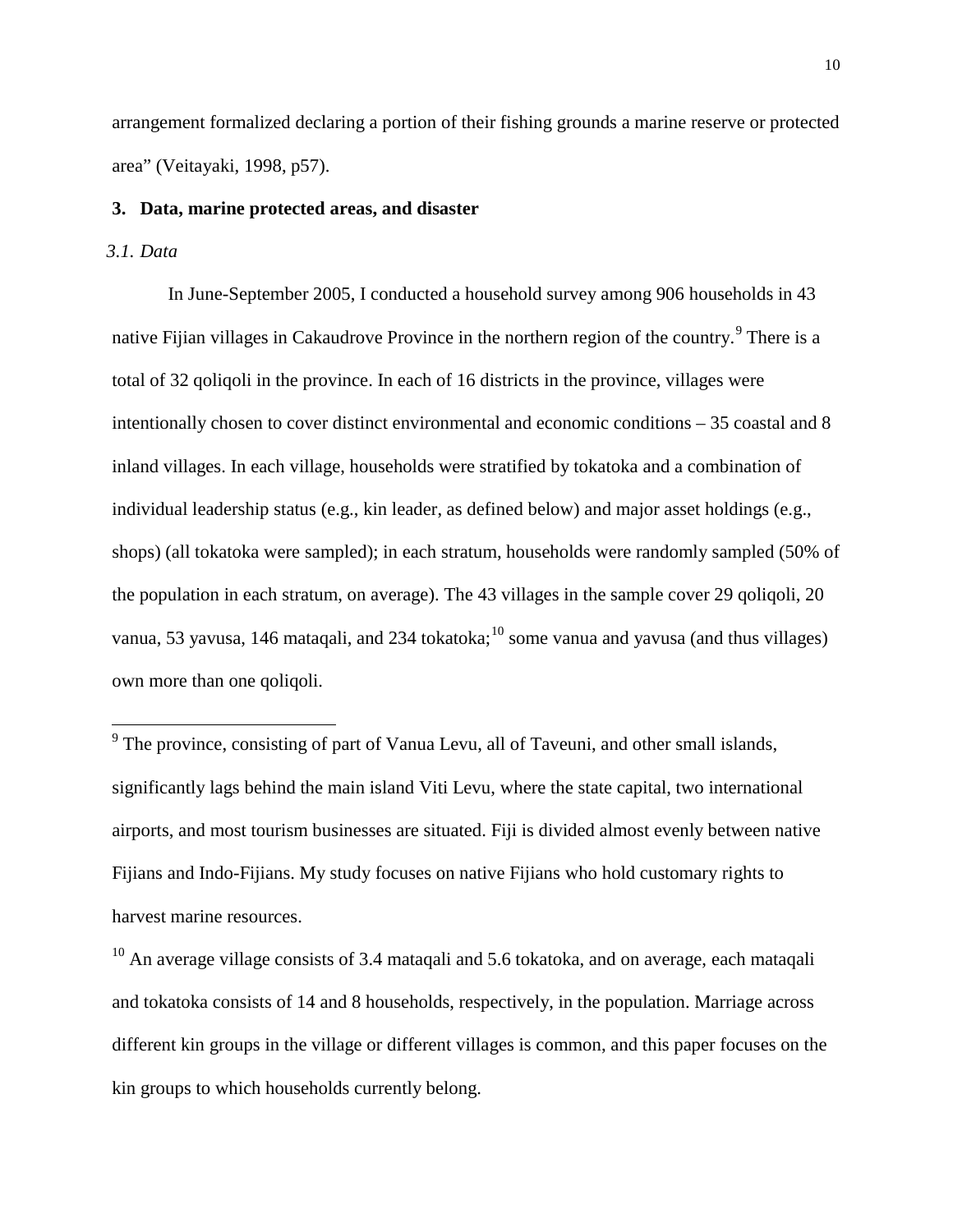Virtually all households in the sample employ traditional farming practices, using no mechanized equipment or animal traction to produce taro, cassava, coconut, and kava plants. Most households in coastal villages engage in subsistence fishing using lines and hooks, simple spear guns, or rudimentary nets, and more commercially oriented fishermen use boats and engines, along with more valuable nets. At the time of interviews, the mean monthly total income earned by sample households is  $F$1,582$ , or  $F$288$  per capita ( $F$1 = US$.60$ ); farming and fishing, respectively, account for 66% and 11% of income earned.

#### *3.2. MPAs and marine resource management*

Out of 35 coastal villages in the sample, 2 had established an MPA before the cyclone in January 2003 (detailed below). The analysis focuses on the remaining 33 coastal villages. At the time of interviews in 2005, 10 villages already had established MPAs, 1 was establishing an MPA, and 9 were considering establishing MPAs (henceforth I call these 20 villages *MPA villages*); the remaining 13 were not considering the establishment of MPA (henceforth *non-MPA villages*). Most MPA villages established or started to consider MPAs in 2004 or 2005, i.e., more than a year after the 2003 cyclone. The areas of MPAs established or being considered range in size from 1 to 20 acres (5.2 acres, on average).

The village survey conducted with village leaders asked why the village was active about establishing MPAs among the MPA villages (up to three reasons) and why it was not among non-MPA villages (up to three reasons) (see Table 1). The most common reason among non-MPA villages is limited villagers' interest (about 70%), and villagers' good understanding is a relatively common reason among MPA villages, reflecting the village's consensual decisionmaking process. The strength of leadership – at both the village and qoliqoli levels – is another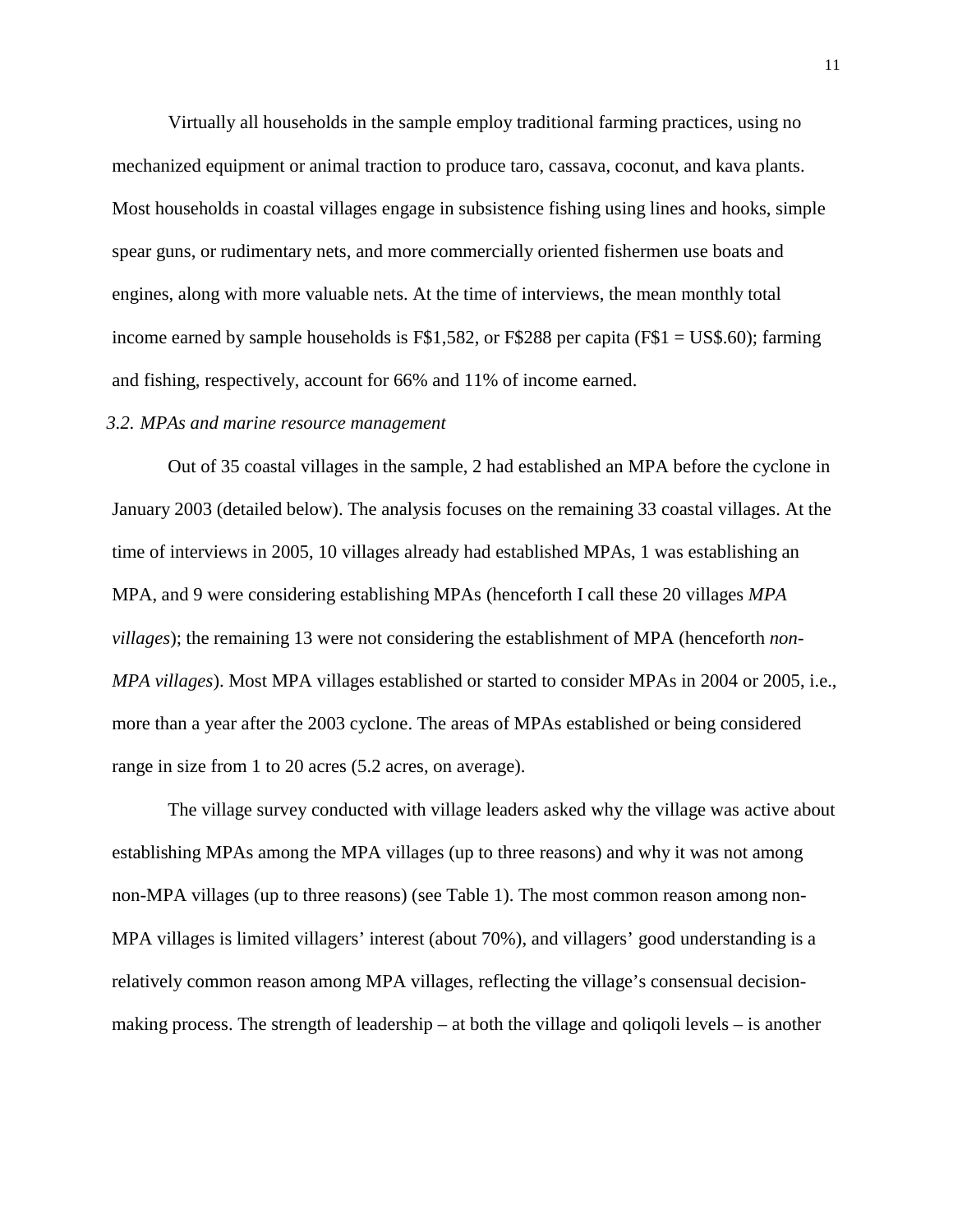important factor, <sup>[11](#page-10-1)</sup> and declining marine resource stock is also a common concern. MPA villages more commonly participated in MPA workshops than non-MPA villages, though the difference is not statistically significant; only about one quarter of MPA villages received technical support.

Villages employ various resource-management practices: Almost all villages have bans on Sunday fishing and poison fishing; about 50% and 85% of villages restrict gill net and scuba diving, respectively, and there is no significant difference in these regulations between MPA and non-MPA villages. Although many of these regulations are set at the qoliqoli level, some of them are employed by individual villages. According to respondents' subjective assessments using a five-point-scale measure for enforcement of the regulations (1: not at all, 2: a little, 3: somewhat, 4: well, 5: very well), compliance with gill-net restriction was lower than that of other regulations, and compliance (for scuba diving, in particular) in MPA villages was higher than that in non-MPA villages. Overall, about three quarters of villages value overall management/conservation – at both the qoliqoli and village levels – somewhat or well, and about one quarter of villages, a little (according to respondents' subjective assessments using the same five-point-scale measure above); overall management/conservation is better in MPA villages than in non-MPA villages, indicating their positive correlation with involvement in MPA as a new conservation instrument.

## *3.3. Household support for MPAs*

<span id="page-12-0"></span><sup>11</sup> Each vanua has a paramount chief, and some yavusa and mataqali, but not tokatoka, have subchiefs; there are also traditional leaders other than chiefs/sub-chiefs. Village chiefs can be served by chiefs, sub-chiefs, or non-chief leaders. Heads of qoliqoli are either vanua or yavusa chiefs. These hereditary traditional leaders play a major role in local governance within and across corresponding kin groups [\(Turner, 1992\)](#page-30-7).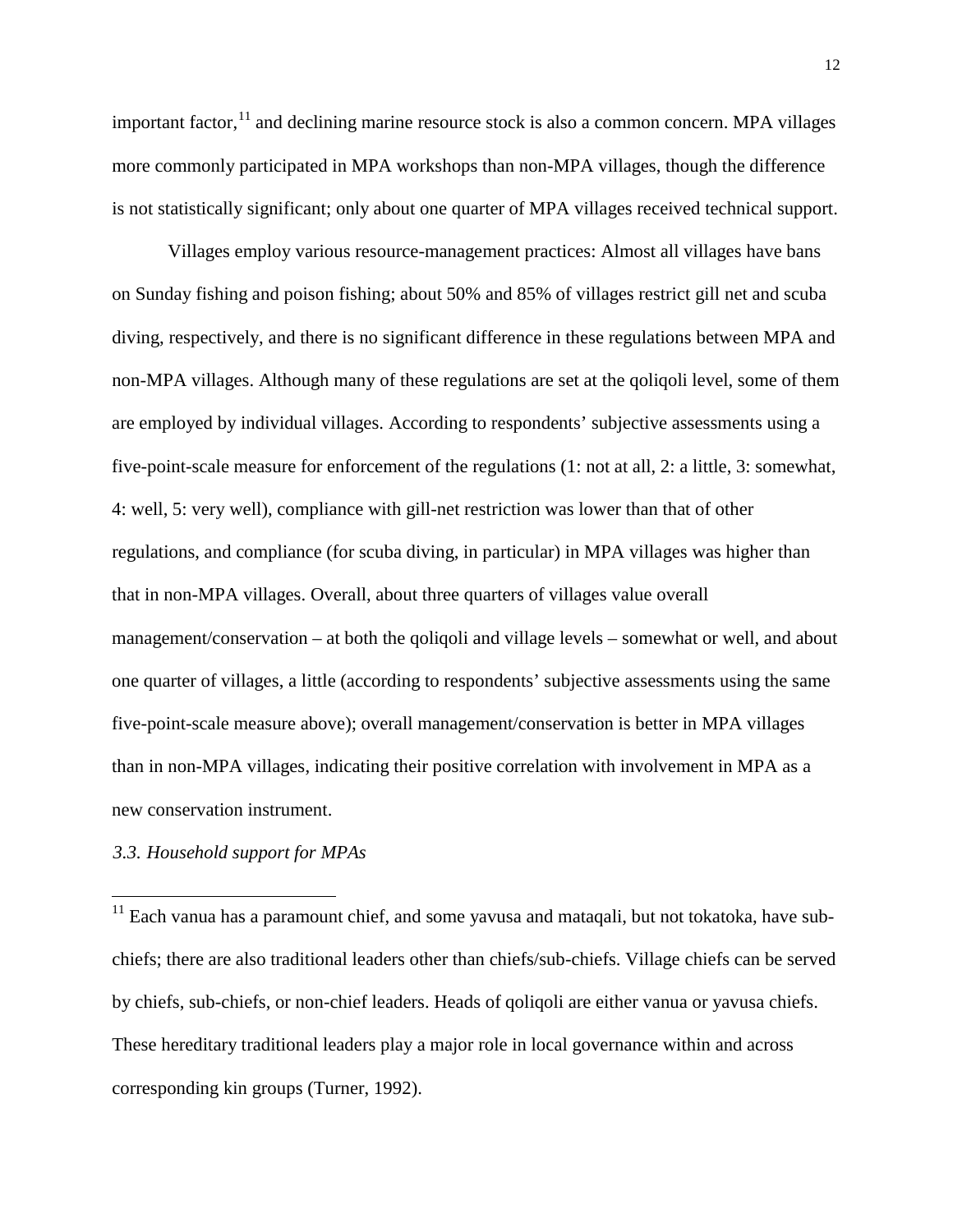The household-level analysis is based on 632 households in the 33 villages that participated in fishing in the past one year at the time of interviews in 2005. The household survey, which was mostly conducted with household heads, asked how strongly the household supports MPA at the time of interviews in 2005, using the five-point-scale measure (1: not at all, 2: a little, 3: somewhat, 4: much, 5: very much); then, the survey asked the level of its support one year before, using the former measure as an anchor to facilitate retrospection (measurement errors in the latter measure are discussed later). The latter measure (henceforth *prior support for MPA*) corresponds to the timing when many MPA villages established or started to consider MPAs, thus capturing villagers' support for MPAs that determined their collective decision; in contrast, the former measure (henceforth *current support for MPA*) could be altered by the collective decision.

The results are shown in panel A of Table 2. Over three quarters of households show strong or very strong prior support for MPA (4th or 5th category). Current support becomes stronger than prior support: Over one half of households show very strong support; in particular, although the degree of support does not change among 83% of households, over 12% augment their support and less than 5% decrease theirs. Qualitatively the same results hold regarding whether or not the household supports MPAs very much (5th category) (panel B). These results provide evidence that the village's collective decision for MPAs positively alters household current support for MPA. Both prior and current support are stronger in MPA villages than non-MPA villages (the result for very strong current support is statistically weak) (see Table 3); that is, consistent with consensual decision making, the stronger villagers' prior support for MPA, the stronger is the community's involvement in MPA.

*3.4. Disaster*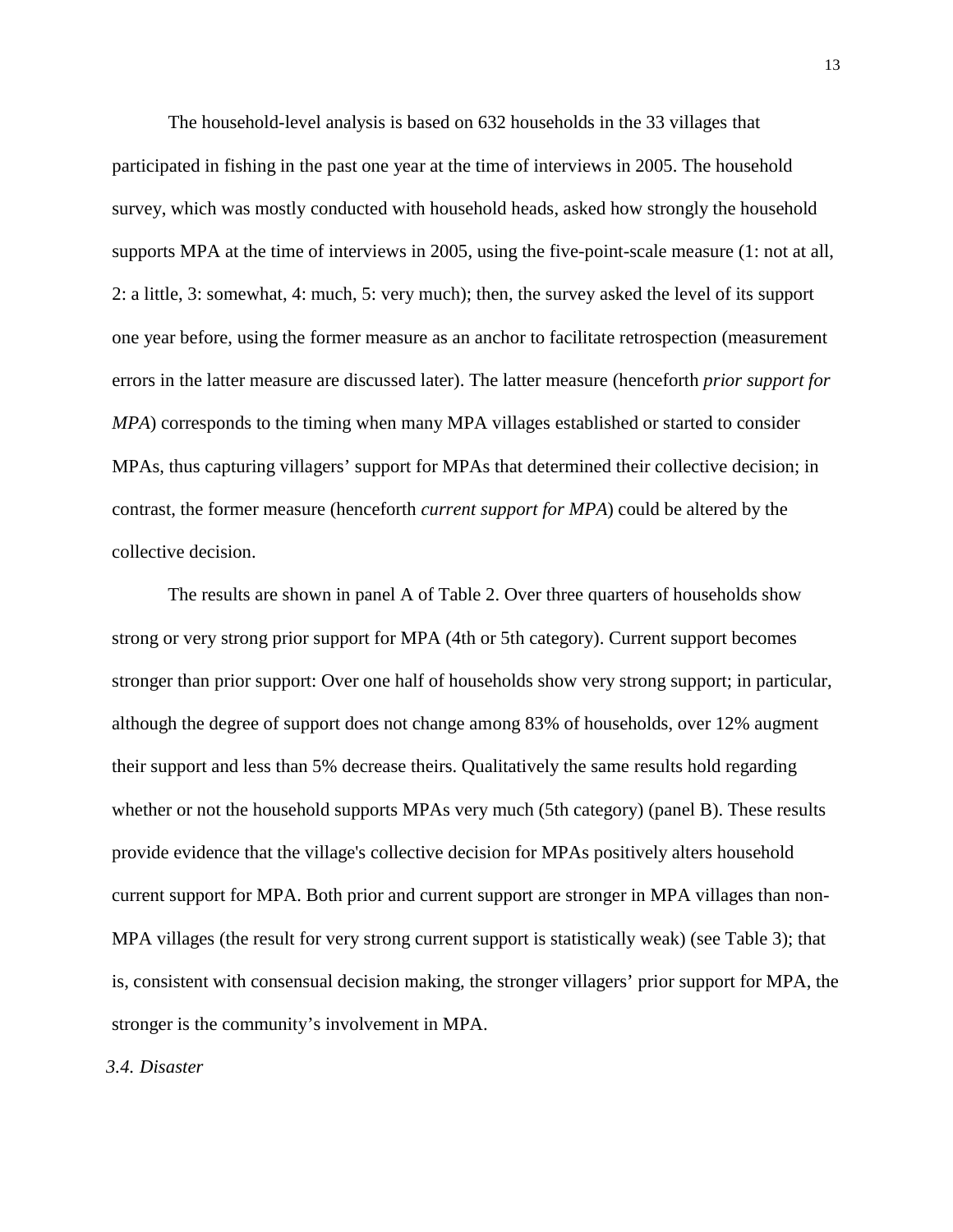On January 13, 2003, Cyclone Ami swept over the northern and eastern regions of the country; Ami was the only cyclone in the northern region from 1991 through 2005 [\(McKenzie et](#page-28-8)  [al., 2005\)](#page-28-8). According to respondents' subjective assessments, over 60% of residents' dwellings – a main house and/or free-standing units, such as the kitchen, shower, and toilet (not all households have such units, as these facilities are often located inside the main house) – were damaged, and the mean value of total housing damage was about F\$1,100 (Table 3); the cyclone caused no casualties, and permanent migration was virtually nonexistent after the disaster.

The provision of emergency relief [\(see Takasaki, 2011c for details\)](#page-30-8) was followed by housing reconstruction programs. About one quarter of households received construction materials, and the mean amount received was about F\$700; although almost the same proportions of households received aid more than a year before the interviews in 2005 and in the past one year, the average amount received in the former period was larger than that in the latter period. Although there was at least one disaster victim (with housing damage) in each village, there was no recipient of housing aid in a few villages. Although almost all aid recipients were disaster victims (i.e., virtually no leakage), about 40% of victims were recipients (i.e., large under-coverage), and aid was strongly targeted on housing damage value [\(Takasaki, 2011a\)](#page-30-9). These descriptive statistics of damage/aid are very similar to those in the whole sample of 43 villages.

#### *3.5. Disaster, fishing, and MPAs*

Takasaki's study [\(2011b\)](#page-30-5), which shows fishing intensification to help disaster victims as discussed above, captures fishing within a year after the 2003 cyclone based on his household survey conducted in 2003 in 9 coastal villages, 7 of which are part of my 43 sample villages; among his 9 villages, 2 villages, which do not overlap with my sample, and 1 overlapped village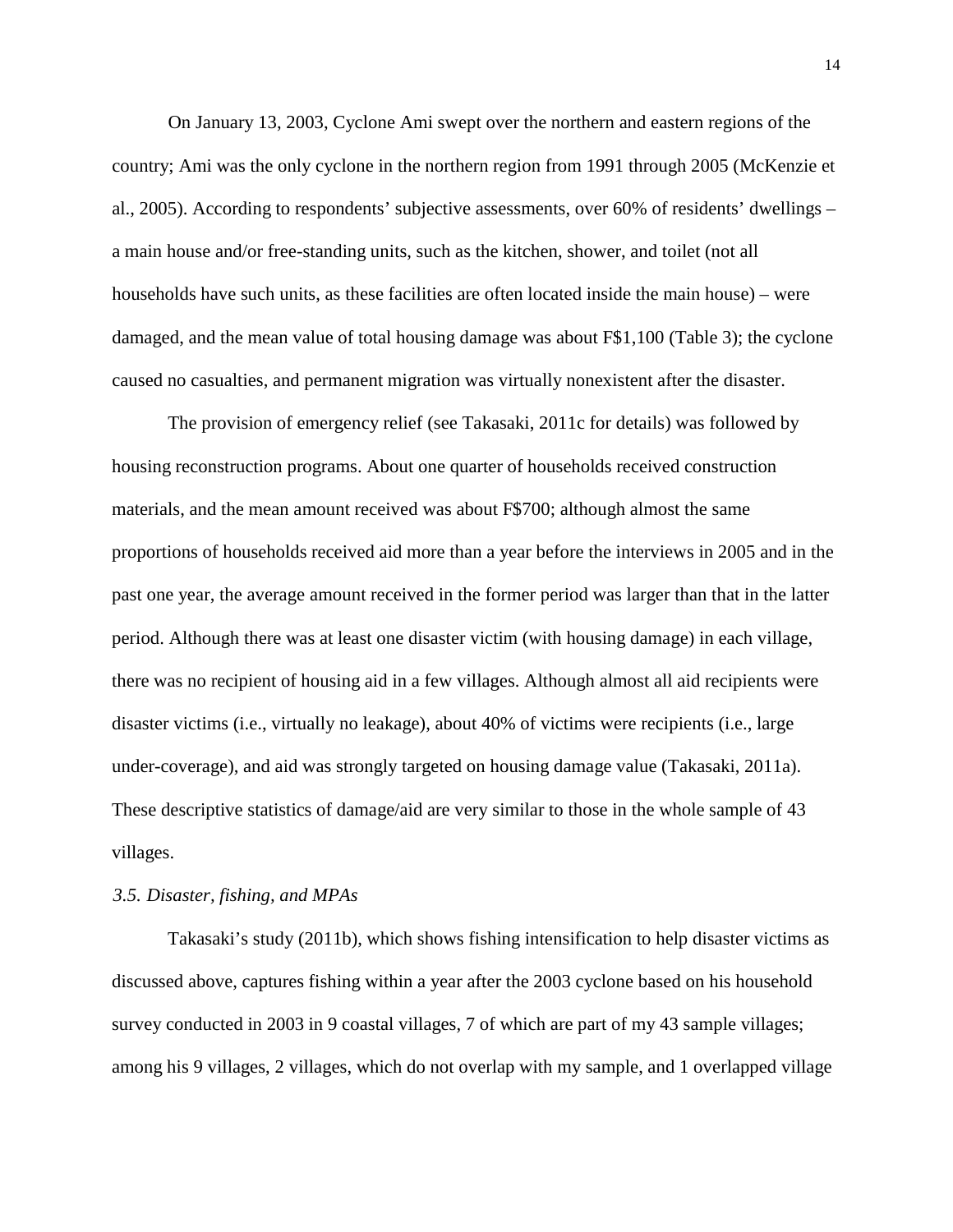had established MPA before the cyclone; 4 other overlapped villages are MPA villages, and the remaining 2 are non-MPA villages. Thus, fishing served as local safety nets, especially in villages with strong involvement in MPAs.

If establishing/considering MPAs following the cyclone comes from an insurance motive augmented by the disaster experience, we would expect to see a positive correlation between disaster victimization and MPAs. There exists, however, no significant difference in householdlevel housing damage/aid between MPA and non-MPA villages (Table 3); this is so in terms of both the incidence of housing damage and damage value and both aid receipt and the amount received, regardless of the timing of receipt (flood measures also reported in Table 3 are discussed later).<sup>[12](#page-12-0)</sup> The village means of the household-level damage measures – proportion of households with housing damaged and mean damage value – are qualitatively the same between MPA and non-MPA villages; when a dummy for MPA villages is regressed on those villagelevel damage variables without or with other controls, such as population size and market access  $(n=33)$ , none of their estimated coefficients are statistically significant (results not shown). These descriptive and village-level regression analyses – along the same line as extant works on community-based resource management – do not control for village heterogeneity in factors determining the village's collective decision and vulnerability to disasters, which can be correlated with each other. Identifying the impacts of household housing damage on its support for MPAs within villages is the task carried out in the next two sections.

#### <span id="page-15-0"></span>**4. Empirical analysis**

#### *4.1. Econometric specification*

 $12$  Comparing housing damage/aid between households who support MPA very much and others yields very similar results.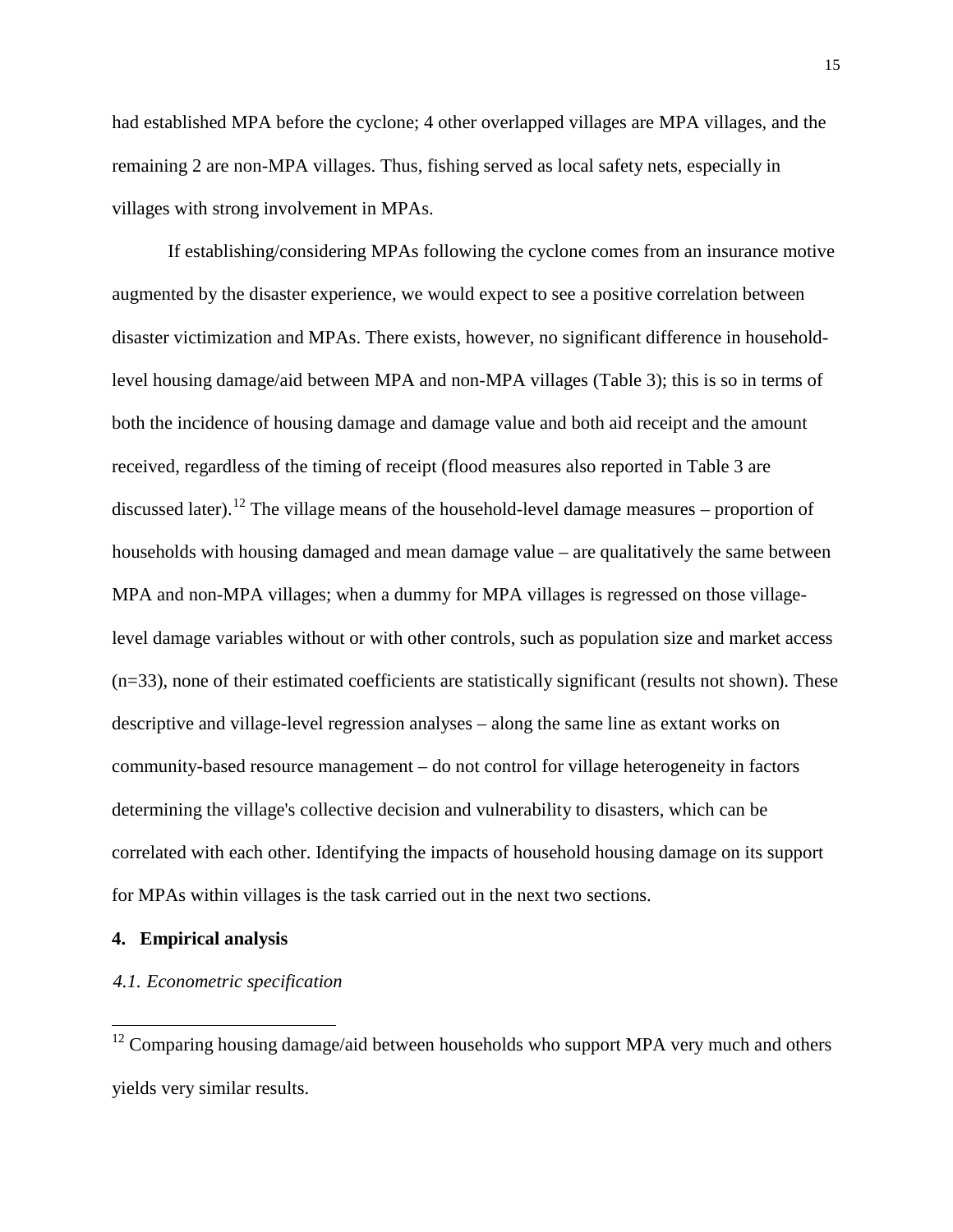I start with the following ordered probit specification:

$$
y_1^* = \alpha_1 + \beta_1 y_2 + \delta_1 x + V + u_1,
$$
\n(1)

where  $y_1^*$  is the latent indicator of household prior support for MPA;  $y_2$  is the observed 0-1 indicator for household housing damage; *x* is a vector of exogenous household controls (defined below);  $V$  is a vector of village dummies; and  $u_1$  is an error term that is assumed to be normally distributed. I consider disaster aid as an additional determinant in the next section. Village dummies fully control for village-level factors affecting household support for MPA, such as marine resource stock, local regulations, social norms, leadership, and heterogeneity in qoliqoli, as well as village-level covariate disaster shocks and aid supply. If household disaster victimization increases its prior support for MPA,  $\beta_1 > 0$ .

Social learning from disaster experience among community members suggests that the collective decision in MPA villages (i.e., establishing MPAs) increases non-victims' support for MPAs, and as a result, strong support for MPAs becomes more prevalent over time (as found in the descriptive statistics above). A simple way to test this is to estimate equation (1) for current support for MPAs: With augmented support among non-victims, the damage effect on current support should be smaller than that on prior support. Note that this altered equation (1) does not capture the effects of the collective decision, because it is controlled for by village dummies.

The identification assumption in equation (1) that household-level housing damage is uncorrelated with unobserved household heterogeneity determining its support for MPAs, such as preference for conservation, may not hold as follows. With village-level covariate shocks controlled for, whether or not housing is damaged in the village depends on its unobserved quality prior to the disaster, in particular, its durability against cyclone shocks (e.g., heavy wind, rain, flood), which is a function of cumulative investments in housing that the household had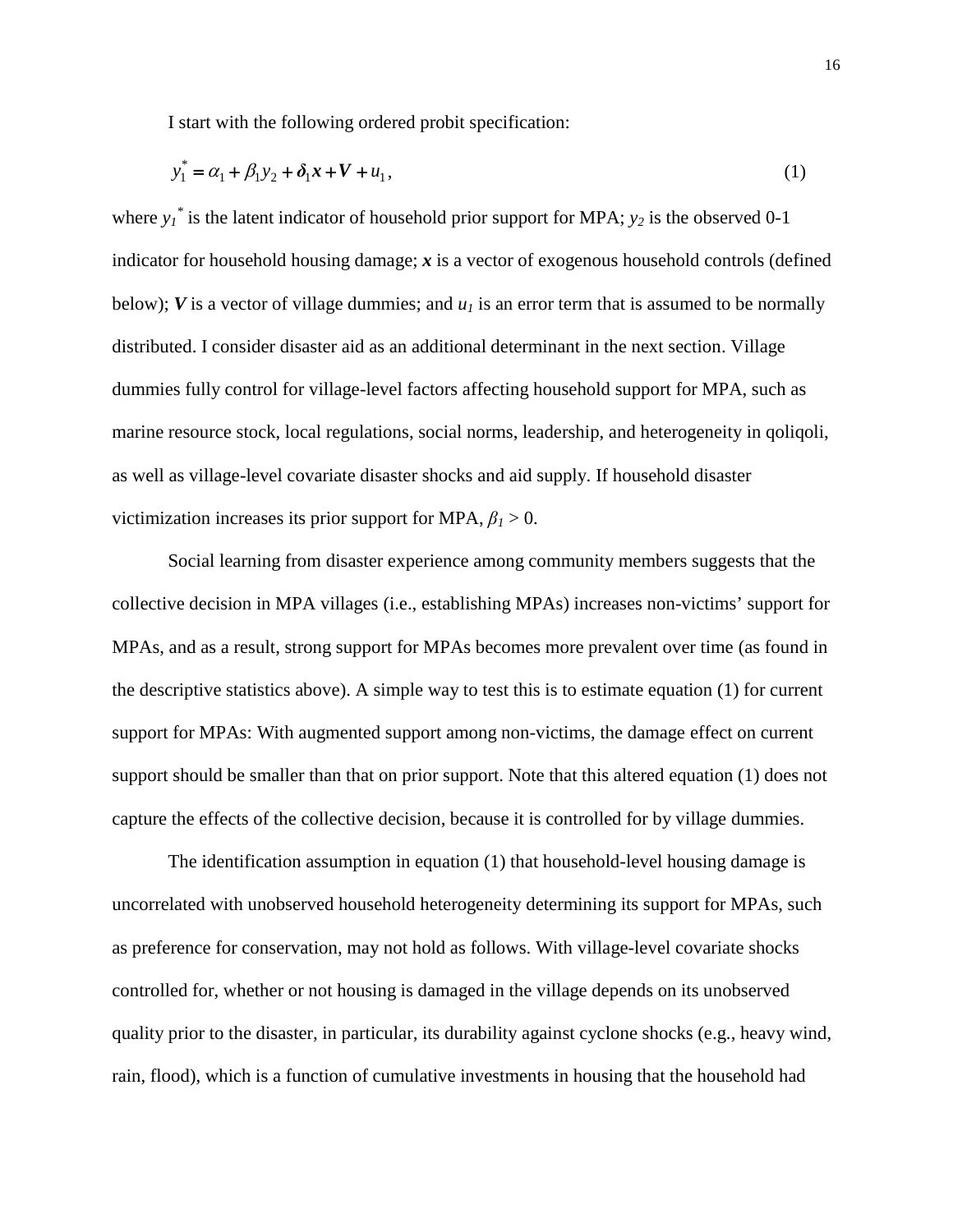made, as well as its location in the village. If housing quality is positively (negatively) correlated with say, preference for conservation, i.e., households with housing less (more) vulnerable to cyclones tend to support MPA more, the estimated damage effect is biased downward (upward).

My empirical strategy is two-fold. First, since housing location is fixed with mataqali (a village subgroup owing land), it is effectively captured by mataqali fixed effects. Second, I endogenize household housing damage by using flood shock as an excluded identifying variable. The household survey asked the magnitude of flood, not damage caused by the flood, that the household experienced on its land based on a five-point scale (0: none, 1: small, 2: some, 3: large, 4: very large); over 40% of households in the sample had experienced a flood (Table 3), and there was at least one household with flood experience in each village. The identification assumption is that household flood shock affects its housing damage within mataqali and is uncorrelated with its unobserved heterogeneity in support for conservation. In particular, household housing investments correlated with its vulnerability to flood on its micro location, if any, are assumed to be uncorrelated with its unobserved heterogeneity.<sup>[13,](#page-15-0) [14](#page-17-0)</sup>

<span id="page-17-1"></span><span id="page-17-0"></span><sup>&</sup>lt;sup>13</sup> If flood shock augments housing damage, and the damage effect on household support for MPA is positive, flood shock should increase the support. The descriptive statistics show mixed evidence: Floods are more common and larger in magnitude among disaster victims (with housing damage) than non-victims, as confirmed in the regression analyses below (descriptive results not shown), but also in non-MPA villages than MPA villages (Table 3). Without controlling for land conditions determining vulnerability to flood, however, the latter result is unlikely to reflect the true effect of flood; in particular, flood vulnerability may be negatively correlated with MPA for any reason. Indeed, once land conditions are controlled for, flood shock significantly increases household support for MPAs, as shown below.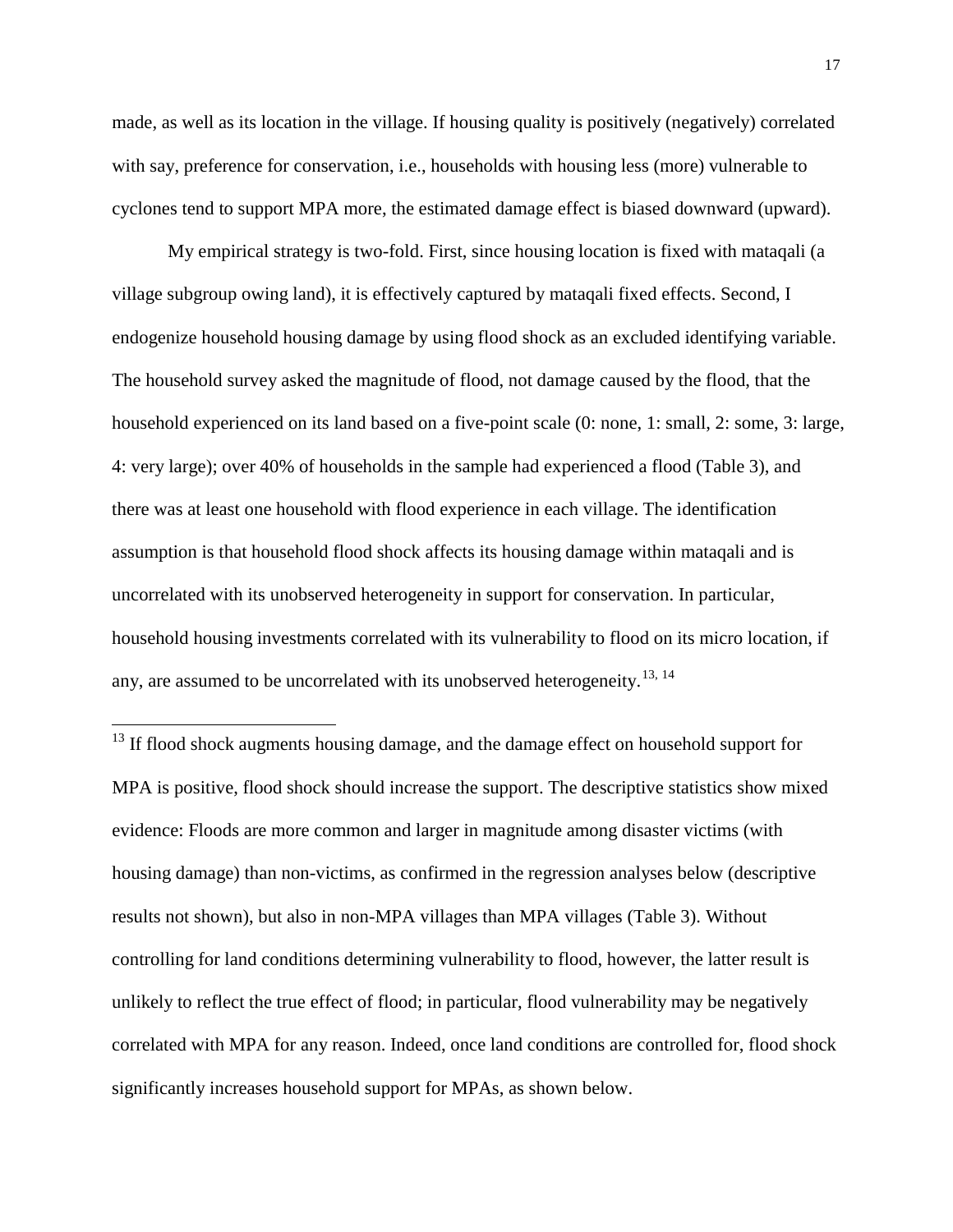The two-equation system is

$$
y_1^* = \alpha_1 + \beta_1 y_2 + \delta_1 x + G + u_1,
$$
\n(2)

$$
y_2^* = \alpha_2 + \gamma_2 w + \delta_2 x + G + u_2,
$$
\n(3)

where  $y_2^*$  is the latent indicator of  $y_2$ ; *w* is flood shock; *G* is a vector of mataqali dummies; and  $u_1$ and *u2* are error terms that are assumed to follow a bivariate normal distribution. The likelihood function is the product of the probability that support for MPAs lies in interval  $j$  (= 1, …, 5) and housing is damaged  $(y_1 = j, y_2 = 1)$   $(y_1$  is the observable indicator of  $y_1^*$  and the probability that support for MPA lies in interval *j* and housing is not damaged  $(y_1 = j, y_2 = 0)$  across observations:

$$
L = \prod_{i} \prod_{j} \left[ P(c_j > y_{1i}^* > c_{j-1}, y_{2i}^* > 0) \right] \mathbb{Z}_{ij} \cdot \left[ P(c_j > y_{1i}^* > c_{j-1}, y_{2i}^* < 0) \right] \mathbb{Z}_{ij} \tag{4}
$$

where *i* is observation (household);  $c_i$  and  $c_{i-1}$  are the cutpoints of interval *j* to be estimated; and  $Z_{ij} = 1$  if  $y_{li}$ <sup>\*</sup> falls in category *j* (these two probabilities are the same as equations 9 and 10 in [Adams et al., 2003\)](#page-25-6). Equations (2) and (3) are jointly estimated by a maximum likelihood estimator. The corresponding reduced-form equation is

$$
y_1^* = \alpha_1 + \gamma_1 w + \delta_1 x + G + u_1.
$$
 (5)

If  $\beta$ <sup>*I*</sup> is positive and statistically significant in the two-equation system maximum likelihood estimate, *γ<sup>1</sup>* should be positive and significant in the ordered probit estimate of equation (5).

 $14$  Errors in retrospectively measured prior support can be significant, and if they are correlated with housing damage in equation (1), the order-probit estimates are biased. In my empirical strategy, measurement errors in prior support, if any, are assumed to be uncorrelated with household flood shock within mataqali.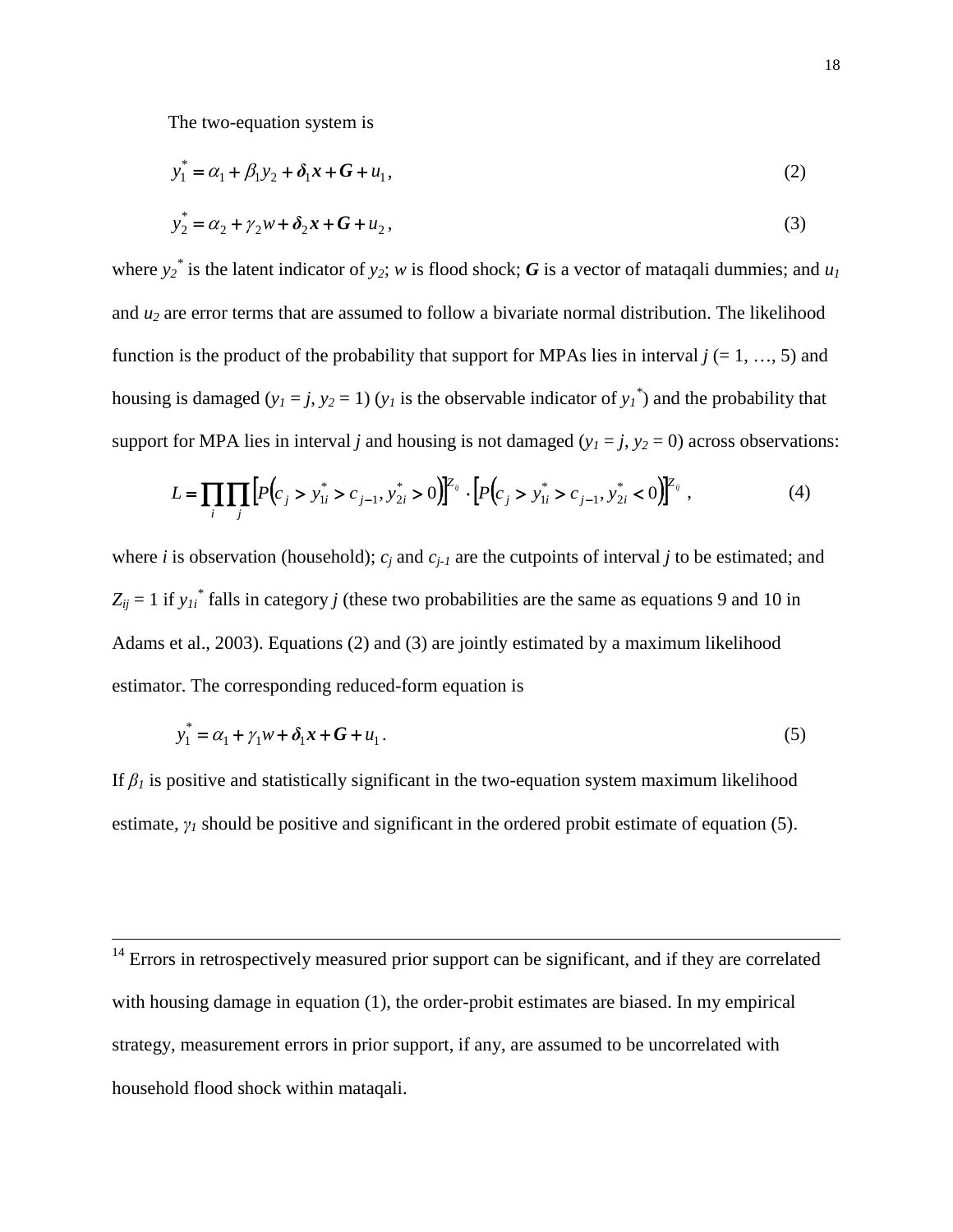I consider two sets of household controls: The first set includes social status (a dummy for clan leader), <sup>[15](#page-17-1)</sup> education (a dummy for secondary education of any adults), and demographic factors (household size, the proportion of children/elderly, age of household head); the second set adds asset holdings (fishing capital and land holdings) to the first set. Social status and adult education are fixed effects and demographic factors a year before and at the time of interviews, respectively, are used for prior and current support; current asset holdings are used for both, although distinct from land holdings, fishing capital may change significantly over the course of a year (information of fishing capital a year ago is lacking). Fishing capital can be endogenous, because it is correlated with unobserved household skills and preference for fishing, which determine its support for MPAs; MPAs may also influence household investment in fishing capital. With the lack of a valid identifying variable for fishing capital, I estimate models with and without fishing capital to see how different the remaining estimation results are.<sup>[16](#page-19-0)</sup>

#### *4.2. Estimation results*

Estimation results are reported in Table 4 (results of household controls are discussed in the next section).<sup>[17](#page-19-1)</sup> The ordered probit estimates of equation  $(2)$  – either without or with household controls – show that housing damage has no significant effects on prior or current

<span id="page-19-1"></span><span id="page-19-0"></span><sup>16</sup> Asset holdings and demographic factors capture household permanent income; controlling for income is feasible only for current support for MPAs (information of past income is lacking).  $17$  Mataqali with no variation in support for MPAs across households are dropped because mataqali dummies perfectly predict the support.

<sup>&</sup>lt;sup>15</sup> I call households with leaders with chief, sub-chiefs, or non-chief leader status, as defined above, clan leaders. In the sample, most clan leaders are sub-chiefs or non-chief leaders, as many chiefs, including qoliqoli heads, live in cities.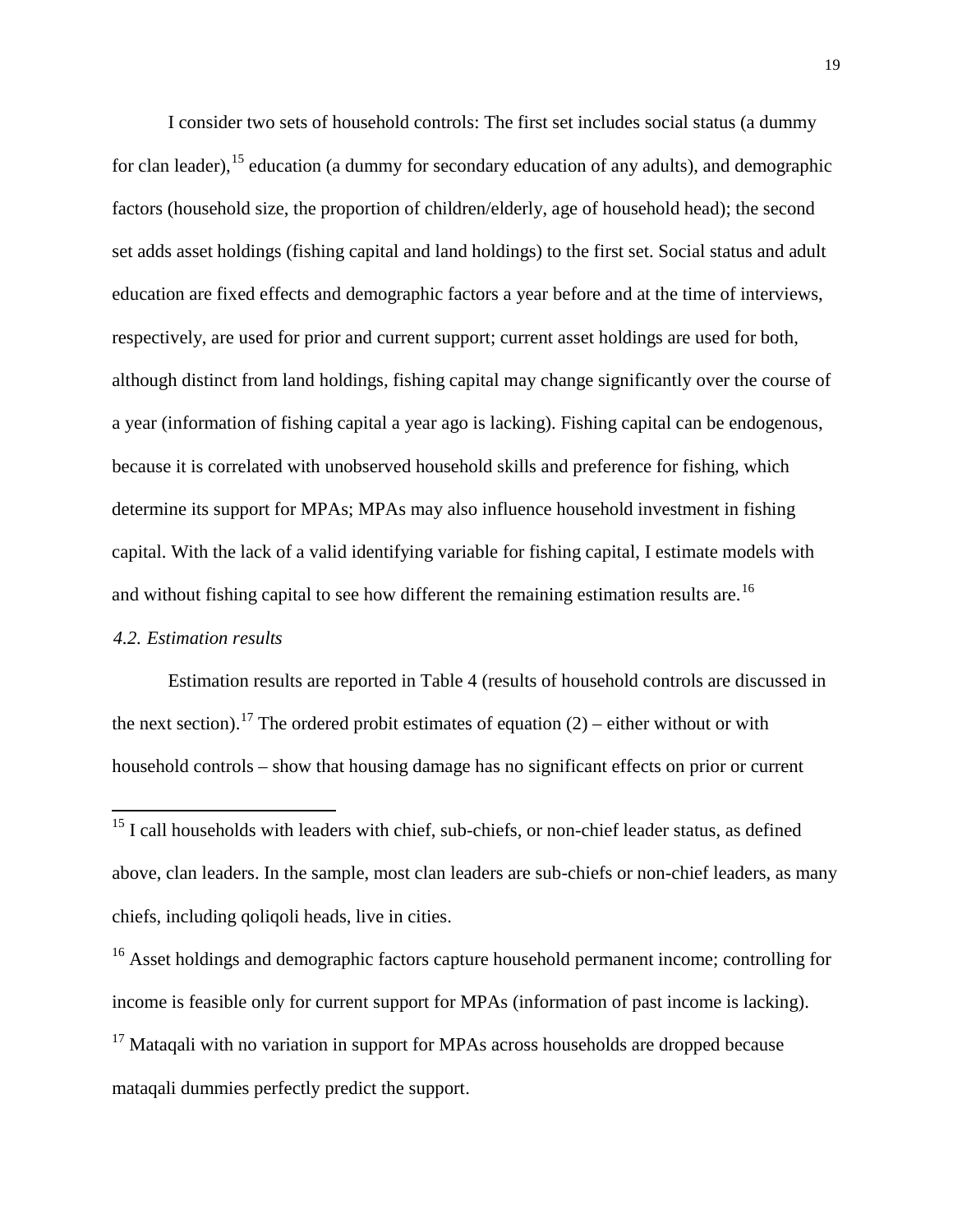household support for MPAs (panel A). (The results are very similar to each other without and with asset holdings as household controls, and only the former results are shown; the ordered probit estimates of equation 1 with village dummies are also very similar). In contrast, the twoequation maximum likelihood estimates show that the estimated coefficients of housing damage are positive at a 1% significance level for prior support, but not current support, across specifications (the estimated cross-equation correlations are about -.45 for prior support); flood shock – on a normalized five-point scale (with  $1 = \text{very large flood}) - \text{strongly determines}$ ) housing damage (panel B), and the ordered probit reduced-form results of equation (5) consistently show that flood shock significantly increases prior support, but not current support (panel A).<sup>[18](#page-19-1)</sup> Estimated marginal effects of housing damage on prior support at the means are positive only for very strong support (5th category) (the point estimates are about .22), and its negative marginal effects on the other four categories are relatively similar to each other; the results for current support are qualitatively the same with very limited statistical significance at conventional levels.

Housing damage is thus endogenous in equation (2); that assuming its exogeneity leads to strong downward bias in its estimated effects suggests a significant positive correlation of unobserved housing quality and household heterogeneity. The nonsignificant effects on the dummy for MPA villages of village-level housing damage (constructed from household-level damage measures) in the village-level regressions discussed above are consistent with the ordered-probit results and also biased for the same reason; the descriptive results in Table 3 do not reflect causality, either. Housing damage mostly affects whether or not the household shows

<span id="page-20-0"></span> $18$  The estimated cutpoints for prior support with household controls (column 2 of panel B), for example, are -2.4, -2.0, -.96, and .07.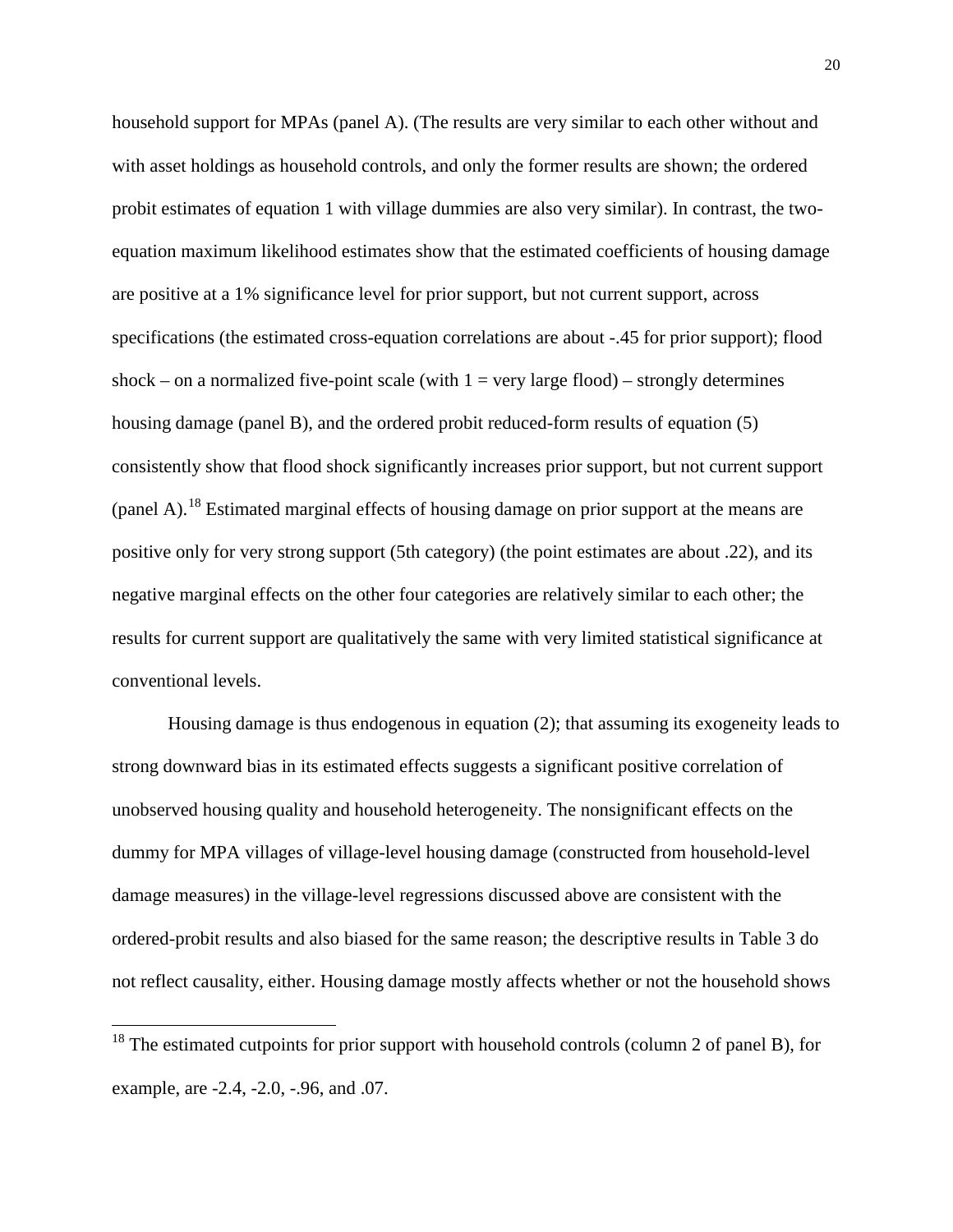very strong prior support; consistent with social learning from disaster experience, this damage effect diminishes following the collective decision made for MPAs.

#### **5. Robustness check**

The robustness check in this section focuses on the binary information about very strong household support for MPAs in the following linear probability model:

$$
y_1 = \alpha_1 + \beta_1 y_2 + \delta_1 x + G + u_1,
$$
\n(6)

$$
y_2 = \alpha_2 + \beta_2 w + \delta_2 x + G + u_2, \tag{7}
$$

where  $y_1$  is redefined as an observable 0-1 indicator for very strong prior (or current) support; distributional assumptions for error terms are not made. The endogeneity of housing damage  $y_2$ is controlled for by estimating equation (6) using a two-stage least squares (2SLS) estimator with the first-stage equation (7), where *w* is an excluded instrumental variable.

OLS and 2SLS estimation results, respectively, reported in Table 5 (where robust standard errors are shown) are qualitatively the same as the ordered probit and two-equation system maximum likelihood results in Table 4, suggesting that the latter results are not conditional on the specification assumptions (e.g., normality, homoscedasticity). Although OLS estimates of the damage effects are not statistically different from zero (panel A), the 2SLS estimates for prior support are over .30 at a 5% significance level, and those for current support are positive but much smaller with no statistical significance (panel B). The first-stage results are strong across specifications – a very large flood increases the probability that housing is damaged by over .40 (the F value of this excluded instrument is over 50). In the corresponding reduced-form models (equation 6 with  $y_2$  replaced with *w*), the results for prior support, but not current support, are statistically significant – a very large flood increases the probability that the household supports MPAs very much, by about .13.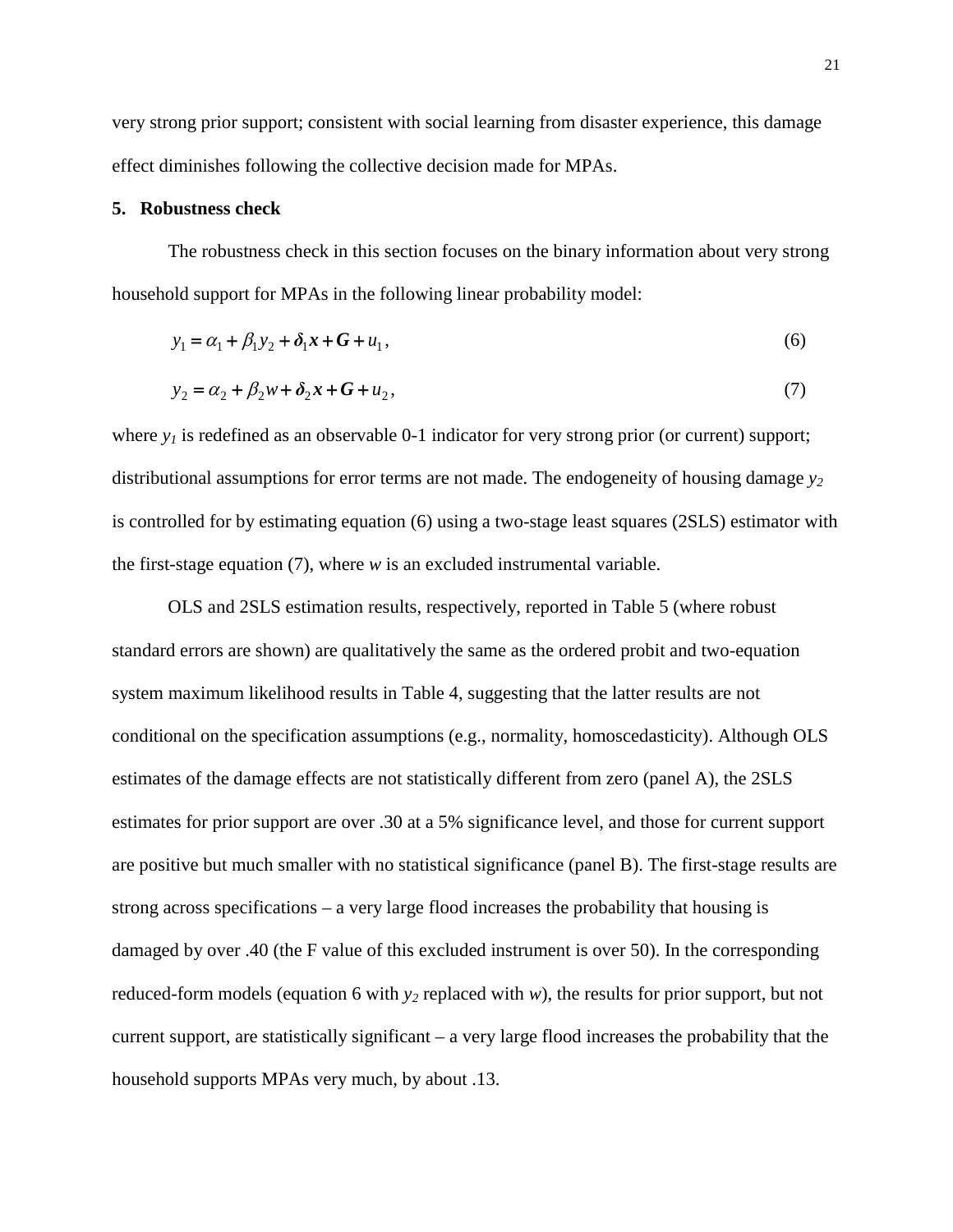Estimated coefficients of household controls (corresponding to columns 2, 3, 7, and 8 of Table 5) are reported in Table 6, along with their descriptive statistics. The results are very similar between OLS and 2SLS estimates, buttressing the exogeneity of these controls; when asset holdings are added as additional controls, none of the remaining results change significantly, suggesting that the potential endogeneity of fishing capital is not a major concern for identifying the effects of housing damage.<sup>[19](#page-20-0)</sup> The following statistically significant results are noted. First, households with more children (in proportion) are more likely to show very strong prior support for MPA, suggesting that parents prefer to protect marine resources for their children; that is, they have long-term perspectives on conservation. Along with the diminished damage effect over time, this pattern becomes weaker for current support, suggesting that through social learning, having long-term perspectives becomes more prevalent among households regardless of their demographic composition. Second, in contrast, clan leaders tend to show very strong current support, but not prior support, suggesting that although they are initially neutral about MPAs, they adjust their support to the collective decision. Although this does not tell anything about their leadership in the collective decision, which is controlled for by mataqali dummies, it provides evidence for social learning among local leaders, which could lead to more establishment and better management of MPAs in the future.

Next, I estimate the damage effect at the margin by redefining  $y_2$  as housing damage value  $(log)$ <sup>[20](#page-22-0)</sup> Estimation results reported in Table 7 are qualitatively the same as those for the

 $19$  Interpreting estimated coefficients of fishing capital, some of which are statistically significant, requires caution because of its potential endogeneity discussed above.

<span id="page-22-0"></span> $20$  Distinct from damage incidence, in which recall errors are minor, measurement errors in damage value can be significant, causing attenuation bias that also can be controlled for in the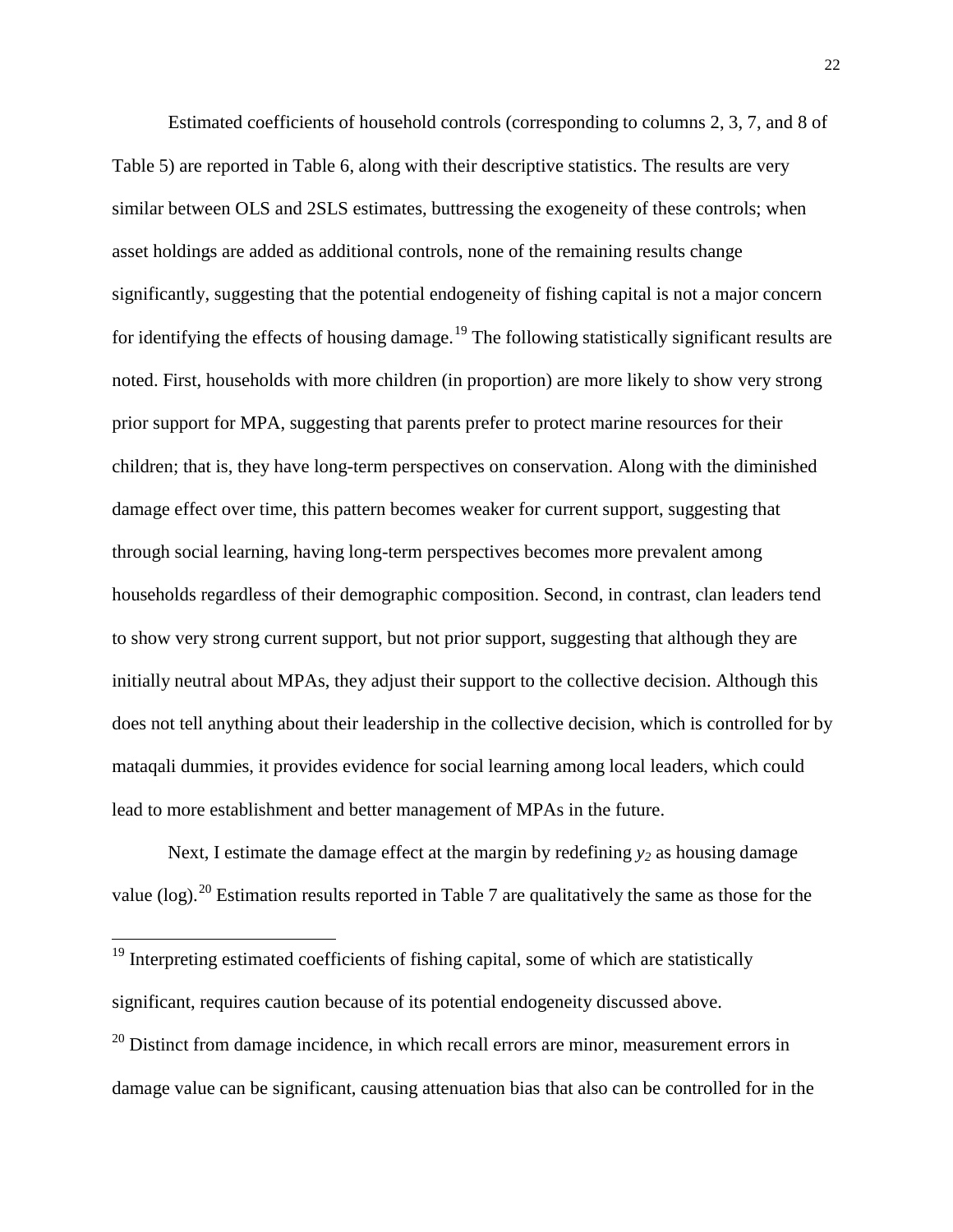damage dummy in Table 5 (the results without asset holdings as household controls are shown). On one hand, OLS estimates are statistically nonsignificant across specifications (panel A). On the other hand, according to the 2SLS estimates, a 10% increase in damage value augments the probability that the household shows very strong prior support for MPAs by about .005 at a 5% significance level; the estimated coefficients of damage value for current support are smaller with no statistical significance (panel B). Flood shock is a strong instrument (a very large flood increases housing damage value by about 300%), and the corresponding reduced-form results are consistent with the 2SLS results.

So far, I have not considered disaster aid as a potential determinant of household support for MPAs. As housing aid is positively correlated with housing damage (targeting), whether this omitted variable causes bias in the estimated damage effects depends on whether it influences household support. With a lack of valid instruments for housing aid, I estimate models with housing aid as an additional exogenous control to see whether the remaining estimation results change significantly. Adding the dummy for aid receipt – more than a year before the interviews in 2005 for prior support and by the time of interviews for current support – to the models with the damage dummy does not significantly alter the remaining results (columns 4, 5, 9, and 10 of Table 5), nor does adding the log amount of corresponding aid received to the models with the damage value significantly change the remaining results (columns 3 and 6 of Table 7); and, both aid receipt and amount are statistically nonsignficant across specifications. Hence, the potential bias caused by omitted disaster aid in the early analyses is unlikely to be significant.

2SLS estimation. Jointly estimating the ordered probit and tobit models for the altered equations (2) and (3) with the damage dummy replaced with damage value (which is 0 for non-victims) encounters convergence problems in the two-equation system maximum likelihood estimations.

 $\overline{a}$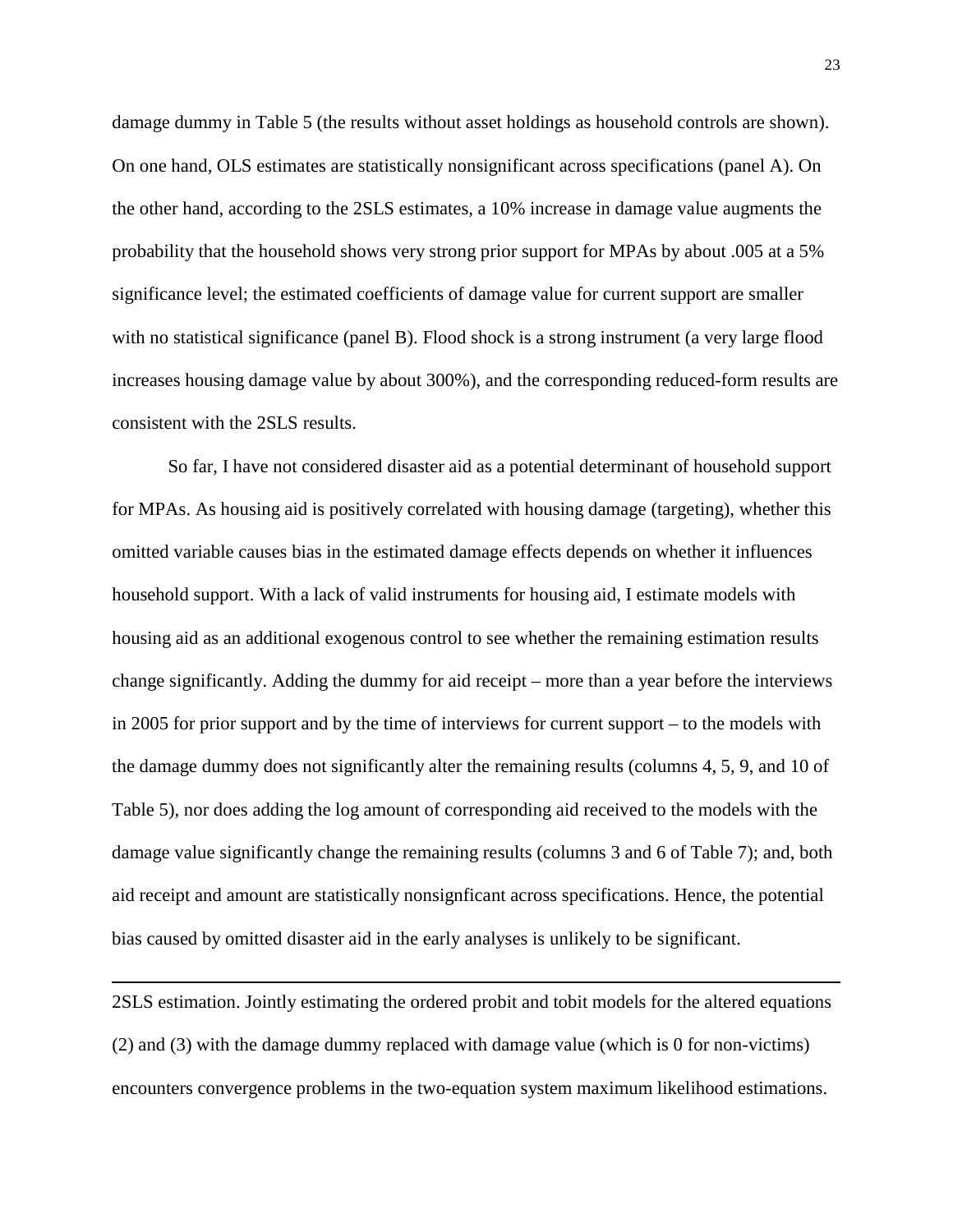#### **6. Conclusion**

Using original household survey data in Fiji on the establishment of community-based MPAs following a tropical cyclone, this paper empirically examined whether and how experiencing climate-related disasters can improve the rural poor's adaptation to climate change through community-based resource management. Controlling for the endogeneity of householdlevel housing damage revealed that household disaster victimization increases the household's support for establishing MPAs for future safety nets. Under Fijian traditional consensual institutions, social learning from disaster experience among community members facilitates their collective decision for conservation to enhance community resilience to climate shocks.

In Fiji, the disaster played a trigger role for systemic improvement [\(McSweeney and](#page-28-1)  [Coomes, 2011\)](#page-28-1), together with external (government/NGO) efforts to promote MPAs integrated with customary resource institutions. Policy interventions in the form of community-based resource management should explore the potential of its inclusionary mechanisms for facilitating community adaptation to climate change through social learning [\(Tompkins and Adger, 2004\)](#page-30-2). At the same time, more research is needed to examine how large and common such potential is across different local institutions [\(Agrawal, 2010\)](#page-25-1). That treating disaster victimization exogenously failed to reveal the potential in Fiji exemplifies the critical importance of the identification of causality in natural resource management and conservation.

#### **Acknowledgements**

I wish to thank my field team – Jonati Torocake, Viliame Manavure, Viliame Lomaloma, and 16 enumerators – for their advice, enthusiasm, and exceptional efforts on behalf of this project. Special thanks are owed to the Fijians of the region who so willingly participated in the survey. The Cakaudrove Provincial Office in Fiji offered valuable institutional support for this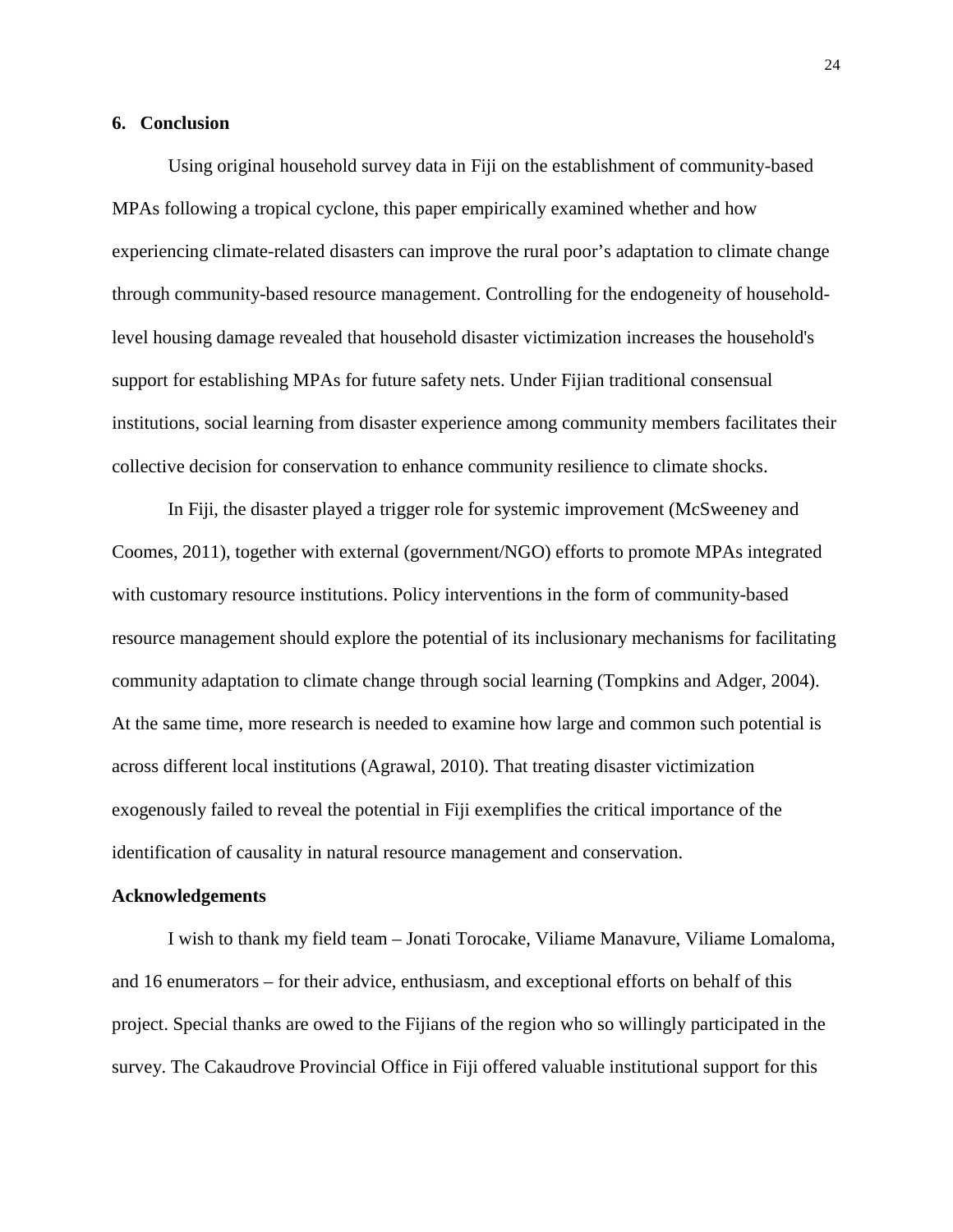project. This paper has benefited significantly from the comments and suggestions of Oliver Coomes. This research has been made possible through support provided by the Sumitomo Foundation, the Japan Society for the Promotion of Science, and the Ministry of Education, Culture, Sports, Science and Technology in Japan. Any errors of interpretation are solely the author's responsibility.

## **References**

- <span id="page-25-4"></span>Aalbersberg, B., A. Tawake, T. Parras, 2005. Village by village: recovering Fiji's coastal fisheries. In: United Nations Development Programme, United Nations Environmental Programme, The World Bank, World Resources Institute (Eds.), World Resources 2005 - - The wealth of the poor: managing ecosystems to fight poverty. World Resources Institute, Washington, D.C., pp. 144-151.
- <span id="page-25-6"></span>Adams, J. D., E. P. Chiang, J. L. Jensen, 2003. The influence of federal laboratory R&D on industrial research. Review of Economics and Statistics 85, 1003-1020.
- <span id="page-25-3"></span>Adger, W. N., T. P. Hughes, C. Folke, S. R. Carpenter, J. Rockstrom, 2005. Social-ecological resilience to coastal disasters. Science 309, 1036-1039.
- <span id="page-25-0"></span>Adger, W. N., S. Huq, K. Brown, D. Conway, M. Hulme, 2003. Adaptation to climage change in the developing world. Progress in Development Studies 3, 179-195.
- <span id="page-25-5"></span>Agrawal, A., 2001. Common property institutions and sustainable governance of resources. World Development 29, 1649-1672.
- <span id="page-25-1"></span>Agrawal, A., 2010. Local institutions and adaptation to climage change. In: R. Mearns, A. Norton (Eds.), Social Dimensions of Climate Change: Equity and Vulnerability in a Warming World. World Bank, Washington, D.C., pp. 173-198.

<span id="page-25-2"></span>Agrawal, A., 2011. A positive side of disaster. Nature 473, 291-292.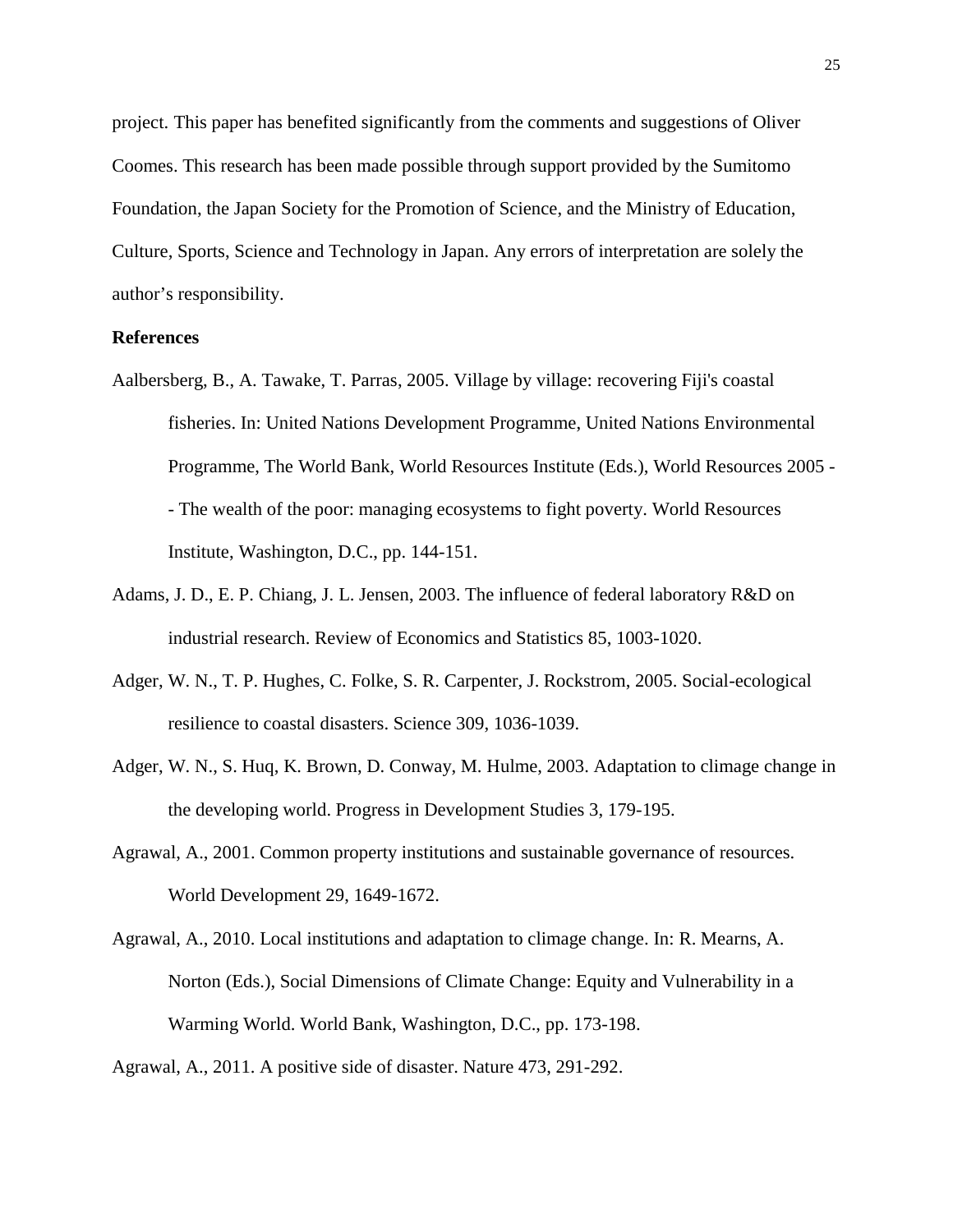- <span id="page-26-6"></span>Agrawal, A., C. C. Gibson, 1999. Enchantment and disenchantment: the role of community in natural resource conservation. World Development 27, 629-649.
- <span id="page-26-3"></span>Baland, J.-M., J.-P. Platteau, 1996. Halting Degradation of Natural Resources: Is There a Role for Rural Communities? Clarendon Press, Oxford.
- <span id="page-26-8"></span>Bender, A., W. Kägi, E. Mohr, 2002. Informal insurance and sustainable management of common-pool marine resources in Ha'apai, Tonga. Economic Development and Cultural Change 50, 427-439.
- <span id="page-26-4"></span>Béné, C., 2003. When fishery rhymes with poverty: a first step beyond the old paradigm on poverty in small-scale fisheries. World Development 31, 949-975.
- <span id="page-26-2"></span>Campbell, J. R., 1984. Dealing with Disaster: Hurricane Response in Fiji. Pacific Islands Development Program, East-West Centre, Honolulu.
- <span id="page-26-7"></span>Coomes, O. T., Y. Takasaki, C. Abizaid, B. L. Barham, 2010. Floodplain fisheries as natural insurance for the rural poor in tropical forest environments: evidence from Amazonia. Fisheries Management and Ecology 17, 513-521.
- <span id="page-26-5"></span>Crawford, B., M. Kasmidi, F. Korompis, R. B. Pollnac, 2006. Factors influencing progress in establishing community-based marine protected areas in Indonesia. Coastal Management 34, 39-64.
- <span id="page-26-1"></span>Endfield, G. H., 2012. The resilience and adaptive capacity of social-environmental systems in colonial Mexico. Proceedings of the National Academy of Sciences of the United States of America 109, 3676-3681.
- <span id="page-26-0"></span>Eriksen, S. H., K. O'Brien, 2007. Vulnerability, poverty and the need for sustainable adaptation measures. Climate Policy 7, 337-352.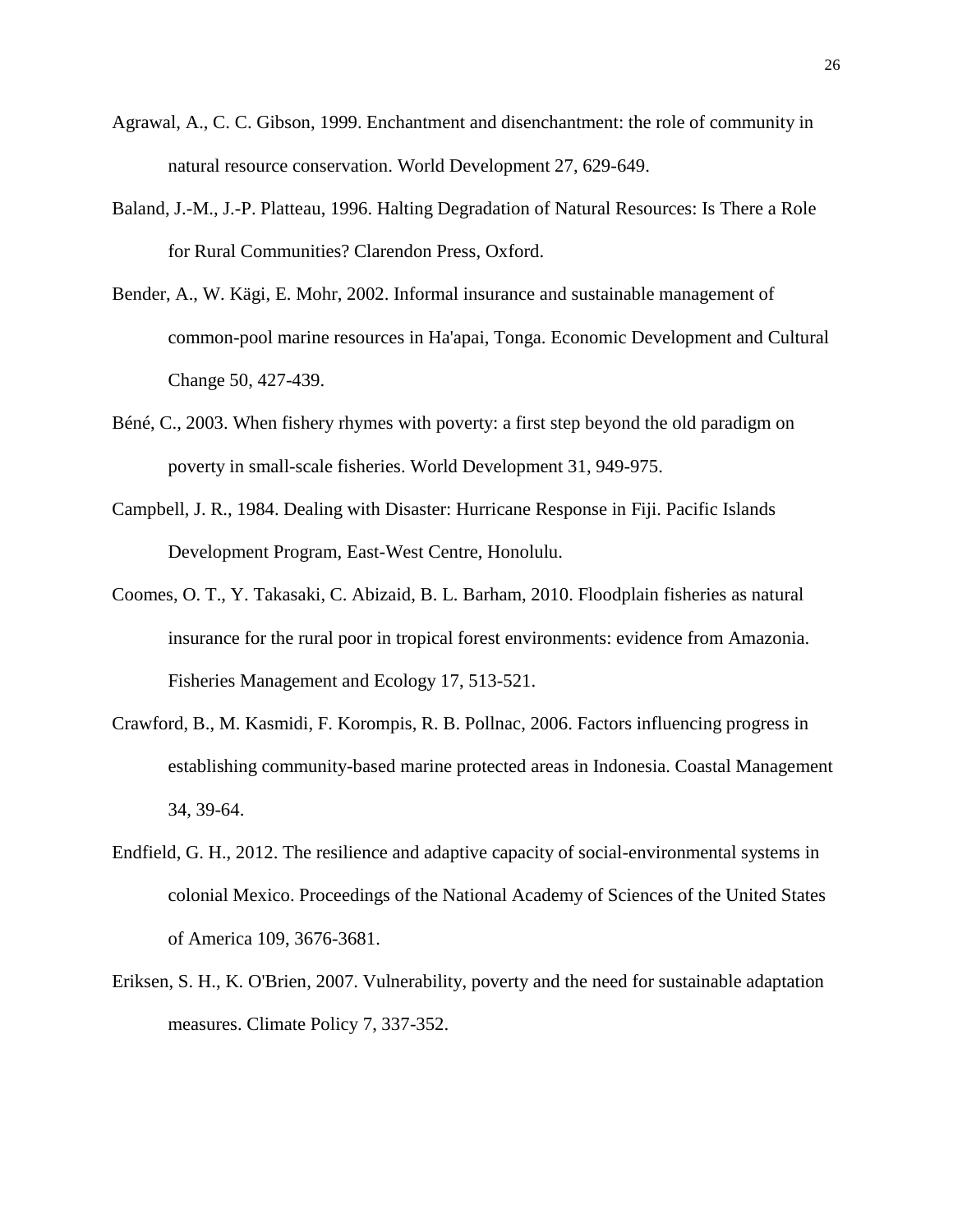- <span id="page-27-7"></span>Ferraro, P. J., 2009. Counterfactual thinking and impact evaluation in environmental policy. New Directions for Evaluation 2009, 75-84.
- <span id="page-27-6"></span>Ferraro, P. J., S. K. Pattanayak, 2006. Money for nothing? A call for empirical evaluation of biodiversity conservation investments. PLoS Biology 4, 483-488.
- <span id="page-27-0"></span>Folke, C., 2006. Resilience: the emergence of a perspective for social-ecological systems analyses. Global Environmental Change 16, 253-267.
- <span id="page-27-5"></span>Gjertsen, H., 2005. Can habitat pretection lead to improvements in human well-being? Evidence from marine protected areas in the Philippines. World Development 33, 199-217.
- <span id="page-27-4"></span>Govan, H., 2009. Status and potential of locally-managed marine areas in the South Pacific: meeting nature conservation and sustainable livelihood targets through wide-spread implementation of LMMAs. Coral Reef Initiatives for the Pacific, New Caledonia.
- <span id="page-27-1"></span>Hallegatte, S., P. Dumas, 2009. Can natural disasters have positive consequences? Investigating the role of embodied technical change. Ecological Economics 68, 777-786.
- <span id="page-27-9"></span>Holling, C. S., 1978. Adaptive environmental assessment and management. John Wiley & Sons, New York.
- <span id="page-27-8"></span>Jodha, N. S., 1986. Common property resources and rural poor in dry region of India. Economic and Political Weekly 21, 1169-1181.
- <span id="page-27-2"></span>Johannes, R. E., 1978. Traditional marine conservation methods in Oceania and their demise. Annual Review of Ecology and Systematics 9, 349-364.
- <span id="page-27-3"></span>Johannes, R. E., 2002. The renaissance of community-based marine resource management in Oceania. Annual Review of Ecology and Systematics 33, 317-340.
- <span id="page-27-10"></span>Lawson-Remer, T., 2012. Do stronger collective property rights improve household welfare? Evidence from a field study in Fiji. Working Paper, New School University.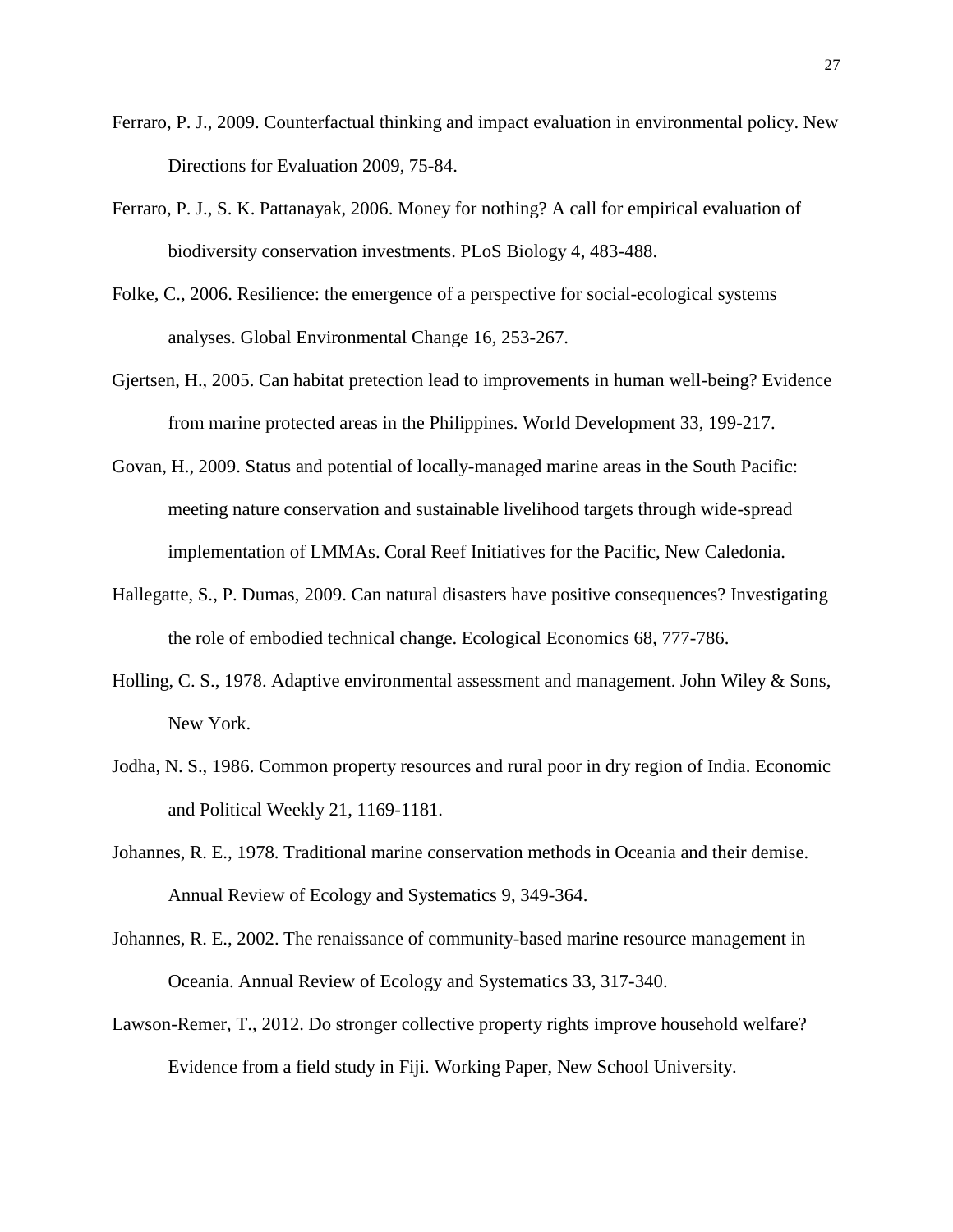<span id="page-28-5"></span>Lee, K. N., 1999. Appraising Adaptive Management. Ecology and Society 3.

- <span id="page-28-6"></span>Locally-Managed Marine Area Network, 2006. LMMA Network 2005 Annual Report. LMMA Network.
- <span id="page-28-8"></span>McKenzie, E., B. Prasad, A. Kaloumaira, 2005. Economic impact of natural disasters on development in the Pacific: Volume 1 Research report. The University of the South Pacific, Suva.
- <span id="page-28-4"></span>McSweeney, K., 2005. Natural insurance, forest access, and compounded misfortune: Forest resources in smallholder coping strategies before and after Hurricane Mitch, northeastern Honduras. World Development 33, 1453-1471.
- <span id="page-28-1"></span>McSweeney, K., O. T. Coomes, 2011. Climate-related disaster opens a window of opportunity for rural poor in northeastern Honduras. Proceedings of the National Academy of Sciences of the United States of America 108, 5203-5208.
- <span id="page-28-7"></span>Moreno-Sánchez, R. d. P., J. H. Maldonado, 2010. Evaluating the role of co-management in improving governance of marine protected areas: an experimental approach in the Colombian Caribbean. Ecological Economics 69, 2557-2567.
- <span id="page-28-3"></span>Ostrom, E., 1990. Governing the Commons: The Evolution of Institutions for Collective Action. Cambridge University Press, Cambridge.
- <span id="page-28-2"></span>Otsuka, K., F. Place, 2001. Land Tenure and Natural Resource Management. The Johns Hopkins University Press, Baltimore and London.
- <span id="page-28-0"></span>Paavola, J., W. N. Adger, 2006. Fair adaptation to climate change. Ecological Economics 56, 594-609.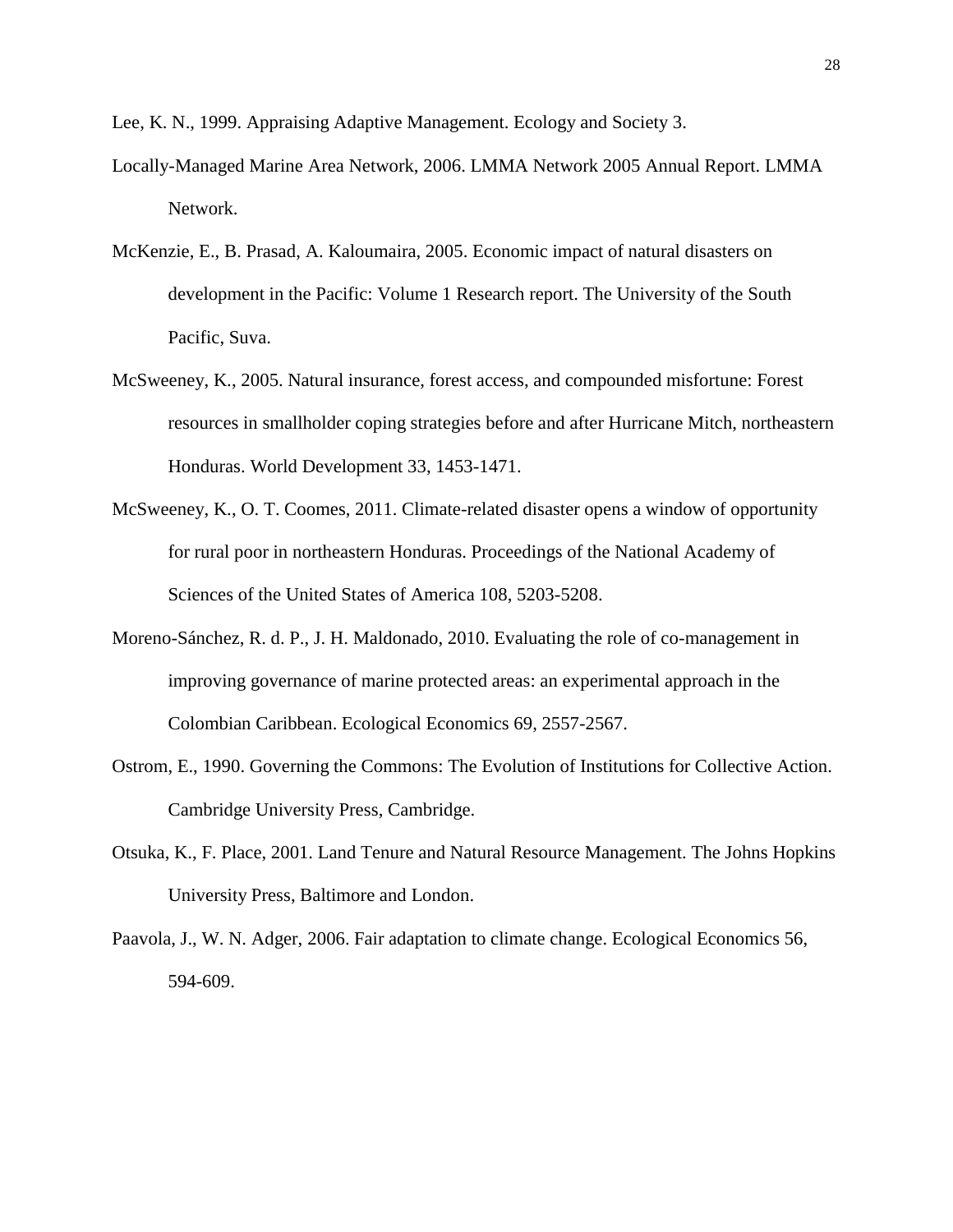- <span id="page-29-6"></span>Pattanayak, S., E. Sills, 2001. Do tropical forests provide natural insurance? The microeconomics of non-timber forest product collection in the Brazilian Amazon. Land Economics 77, 595-612.
- <span id="page-29-0"></span>Pelling, M., 2003. Natural Disaster and Development in a Globalizing World. Routledge, London.
- <span id="page-29-1"></span>Pelling, M., C. High, 2005. Understanding adaptation: what can social capital offer assessments of adaptive capacity? Global Environmental Change 15, 308-319.
- <span id="page-29-3"></span>Pelling, M., J. I. Uitto, 2001. Small island developing states: natural disaster vulnerability and global change. Environmental Hazard 3, 49-62.
- <span id="page-29-7"></span>Plummer, R., D. Armitage, 2007. A resilience-based framework for evaluating adaptive comanagement: linking ecology, economics and society in a complex world. Ecological Economics 61, 62-74.
- <span id="page-29-4"></span>Pollnac, R. B., B. R. Crawford, M. Gorospe, 2001. Discovering factors that influence the success of community-based marine protected areas in the Visayas, Philippines. Ocean and Coastal Management 44, 683-710.
- <span id="page-29-2"></span>Pomeroy, R. S., B. D. Ratner, S. J. Hall, J. Pimolijinda, V. Vivekanandan, 2006. Coping with disaster: rehabilitating coastal livelihoods and communities. Marine Policy 30, 786-793.

<span id="page-29-8"></span>Ravuvu, A., 1983. Vaka I Taukei: The Fijian Way of Life. Institute of Pacific Studies, Suva.

- <span id="page-29-5"></span>Silva, P., 2006. Exploring the linkages between poverty, marine protected area management, and the use of destructive fishing gear in Tanzania. World Bank Policy Research Working Paper 3831, World Bank, Washington, DC.
- <span id="page-29-9"></span>Siwatibau, S., 1984. Traditional environmental practices in the South Pacific - A case study of Fiji. AMBIO 13, 365-368.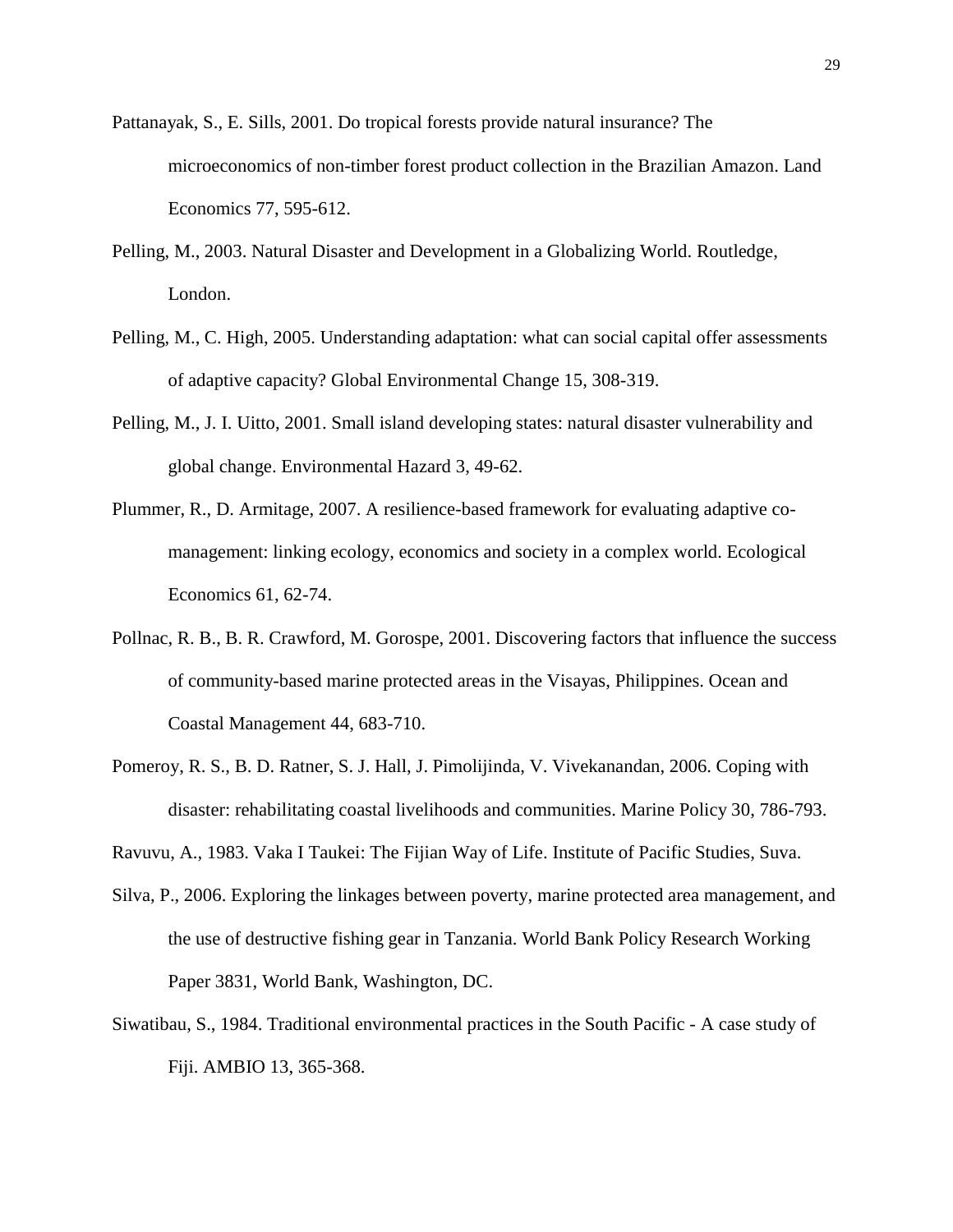- <span id="page-30-1"></span>Skidmore, M., H. Toya, 2002. Do natural disasters promote long-run growth? Economic Inquiry 40, 664-87.
- <span id="page-30-0"></span>Smit, B., O. Pilifosova, 2001. Adaptation to climate change in the context of sustainable development and equity. In: J. J. McCarthy, O. Canziani, N. A. Leary, D. J. Dokken, K. S. White (Eds.), Climate change 2001: impacts, adaptation and vulnerability. Cambridge University Press, Cambridge, pp. 877-912.
- <span id="page-30-9"></span>Takasaki, Y., 2011a. Do local elites capture natural disaster reconstruction funds? Journal of Development Studies 47, 1281-1298.
- <span id="page-30-5"></span>Takasaki, Y., 2011b. Do the commons help augment mutual insurance among the poor? World Development 39, 429-438.
- <span id="page-30-8"></span>Takasaki, Y., 2011c. Targeting cyclone relief within the village: kinship, sharing, and capture. Economic Development and Cultural Change 59, 387-416.
- <span id="page-30-6"></span>Takasaki, Y., B. L. Barham, O. T. Coomes, 2004. Risk coping strategies in tropical forests: floods, illness, and resource extraction. Environmental and Development Economics 9, 203-224.
- <span id="page-30-3"></span>Techera, E., 2008. Customary law and community based conservation of marine areas in Fiji. In: R. C. Hillerband, R. Karlsson (Eds.), Beyond the Global Village: Environmental Challenges Inspirting Global Citizenship. Inte-Displinary Press, Oxford, pp. 107-121.
- <span id="page-30-2"></span>Tompkins, E. L., W. N. Adger, 2004. Does adaptive management of natural resources enhance resilience to climate change? Ecology and Society 9, 10.
- <span id="page-30-7"></span>Turner, J. W., 1992. Ritual, habitus, and hierarchy in Fiji. Ethnology 31, 291-302.
- <span id="page-30-4"></span>Veitayaki, J., 1998. Traditional and community-based marine resources management system in Fiji: an evolving integrated process. Coastal Management 26, 47-60.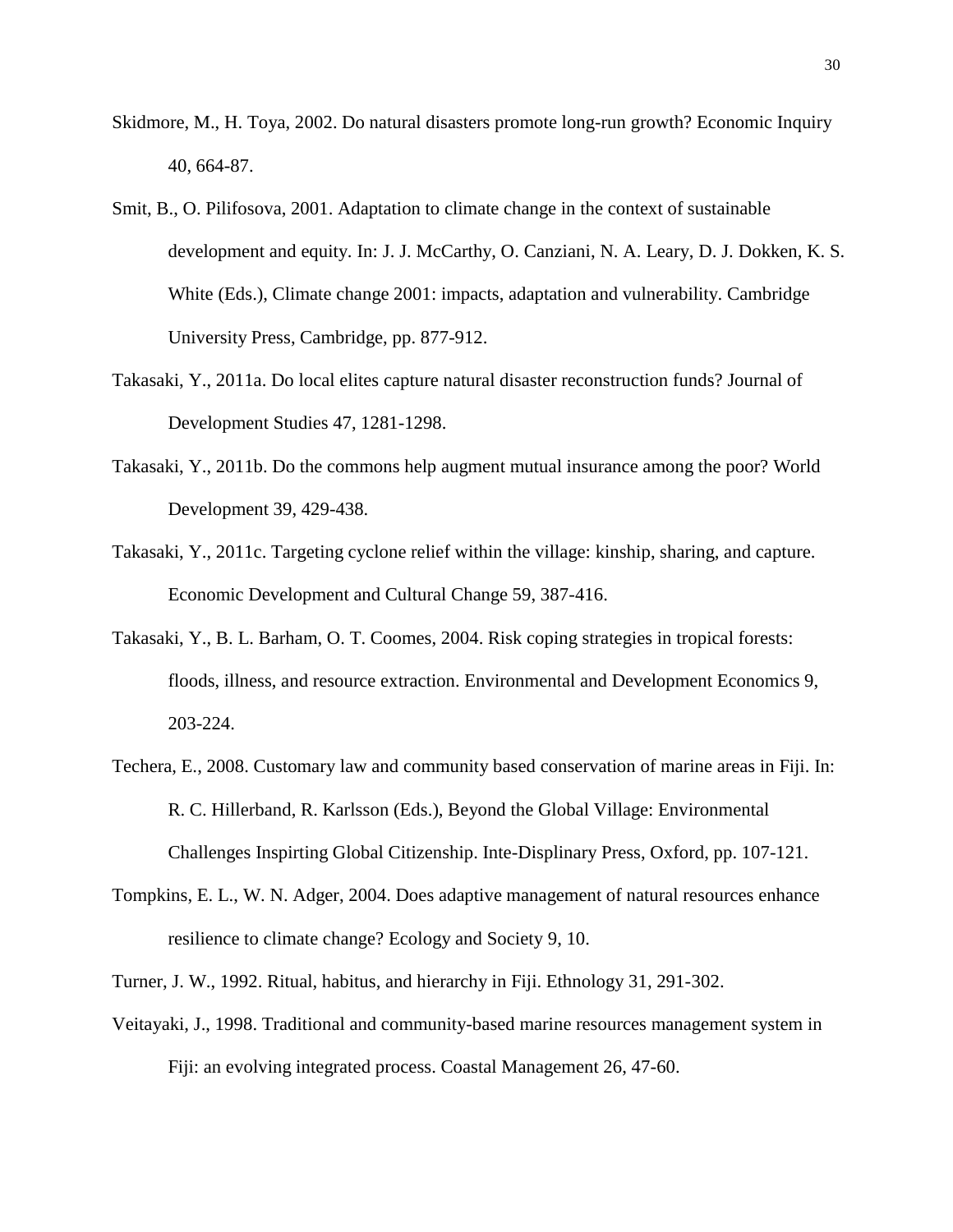- <span id="page-31-1"></span>Veitayaki, J., 2006. Caring for the environment and the mitigation of natural extreme events in Gau, Fiji Islands: a self-hep community initiative. Island Studies Journal 1, 239-252.
- <span id="page-31-2"></span>Wade, R., 1988. Village Republics: Economic Conditions for Collective Action in South India. Cambridge University Press, Cambridge.

<span id="page-31-4"></span>Walters, C., 1986. Adaptive management of renewable resources. Macmillan, New York.

- <span id="page-31-0"></span>Westley, F., P. Olsson, C. Folke, T. Homer-Dixon, H. Vredenburg, D. Loorbach, J. Thampson, M. Nilsson, E. Lambin, J. Sendzimir, B. Banerjee, V. Galaz, S. van der Leeuw, 2011. Tipping toward sustainability: emergeing pathways of transformation. AMBIO 40, 762- 780.
- <span id="page-31-3"></span>World Bank, 1999. Voices from the village: a comparative study of coastal management in the Pacific Islands. Pacific Islands Discussion Paper Series 9, World Bank, East Asia and Pacific Region, Papua New Gunea and Pacific Islands Country Management Unit, Washington, D.C.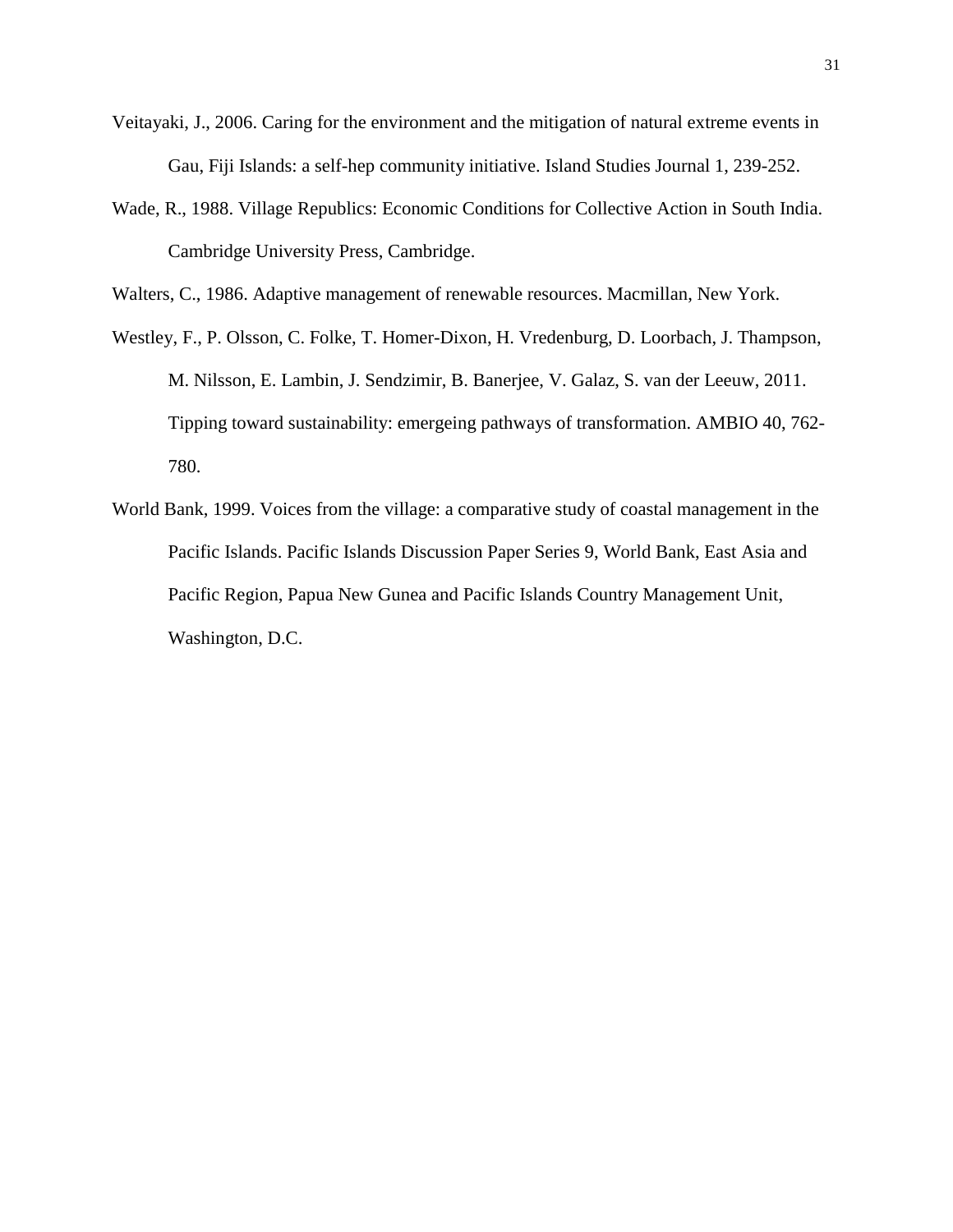|                                                                                              | All villages<br>for analysis<br>on MPA | <b>MPA</b><br>villages    | Non-MPA<br>villages | <b>Difference</b> | Standard<br>error of<br>difference |
|----------------------------------------------------------------------------------------------|----------------------------------------|---------------------------|---------------------|-------------------|------------------------------------|
| MPA <sub>s</sub> :                                                                           |                                        |                           |                     |                   |                                    |
| Reasons for establishing/considering MPAs among MPA villages (0/1)                           |                                        |                           |                     |                   |                                    |
| Strong village leadership                                                                    |                                        | 0.50                      |                     |                   |                                    |
| Declined marine resource stock                                                               |                                        | 0.40                      |                     |                   |                                    |
| Villagers' good understanding                                                                |                                        | 0.20                      |                     |                   |                                    |
| Qoliqoli head's strong support                                                               |                                        | 0.20                      |                     |                   |                                    |
| Reasons for not considering MPAs among non-MPA villages (0/1)                                |                                        |                           |                     |                   |                                    |
| Limited villagers' interests                                                                 |                                        |                           | 0.69                |                   |                                    |
| Qoliqoli head's limited support                                                              |                                        |                           | 0.23                |                   |                                    |
| Not good access to sea                                                                       |                                        |                           | 0.23                |                   |                                    |
| Lack of technical support                                                                    |                                        |                           | 0.15                |                   |                                    |
| Workshop attendance (0/1)                                                                    | 0.28                                   | 0.35                      | 0.17                | 0.18              | 0.17                               |
| Technical support received by MPA<br>villages $(0/1)$                                        |                                        | 0.26                      |                     |                   |                                    |
| Marine resource management:                                                                  |                                        |                           |                     |                   |                                    |
| Restricted fishing practices (0/1)                                                           |                                        |                           |                     |                   |                                    |
| Gill net                                                                                     | 0.48(0.51)                             | 0.40(0.50)                | 0.62(0.51)          | $-0.22$           | 0.18                               |
| Scuba diving                                                                                 | 0.85(0.36)                             | $0.85(0.37)$ $0.85(0.38)$ |                     | 0.00              | 0.13                               |
| Enforcement of restrictions among villages with restrictions (1: not at all, , 5: very well) |                                        |                           |                     |                   |                                    |
| Gill net                                                                                     | 2.94 (1.06)                            | 3.25(1.16)                | 2.63(0.92)          | 0.63              | 0.52                               |
| Scuba diving                                                                                 |                                        | 3.43 (1.00) 3.71 (0.92)   | 3.00(1.00)          | $0.71$ *          | 0.37                               |
| Overall management and conservation (1: not at all, , 5: very well)                          |                                        |                           |                     |                   |                                    |
| Qoliqoli                                                                                     | 3.36(0.86)                             | 3.60(0.75)                | 3.00(0.91)          | $0.60**$          | 0.29                               |
| Village                                                                                      | 3.36(0.86)                             | 3.60(0.75)                | 3.00(0.91)          | $0.60**$          | 0.29                               |
| No. observations                                                                             | 33                                     | 20                        | 13                  |                   |                                    |

# **Table 1. Marine protected areas and marine resource management in Fiji.**

Note: Standard deviations are shown in parentheses. \*10% significance, \*\*5% significance, \*\*\*1% significance.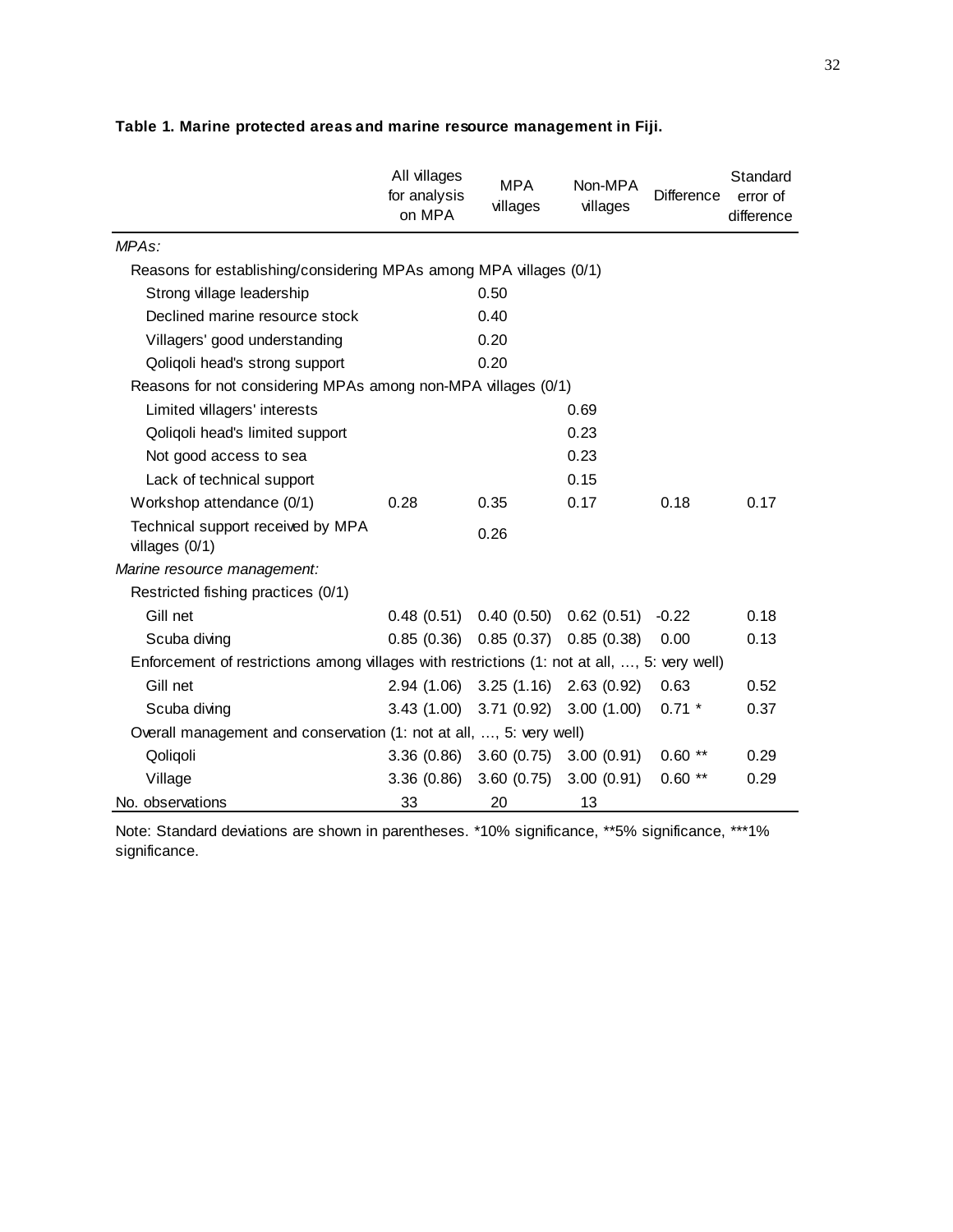| A. Five-point scale - percentages (n=632) |                                                    |                 |                 |          |      |                  |       |  |  |  |  |  |
|-------------------------------------------|----------------------------------------------------|-----------------|-----------------|----------|------|------------------|-------|--|--|--|--|--|
|                                           |                                                    |                 | Current support |          |      |                  |       |  |  |  |  |  |
|                                           |                                                    | Not at all      | A little        | Somewhat | Much | Very much        | Total |  |  |  |  |  |
|                                           | Not at all $(1)$                                   | $2.2^{\circ}$   | 1.0             | 0.0      | 0.0  | 0.0              | 3.2   |  |  |  |  |  |
| Prior                                     | A little $(2)$                                     | 0.0             | 2.4             | 0.5      | 0.2  | 0.2 <sub>0</sub> | 3.2   |  |  |  |  |  |
| support                                   | Somewhat (3)                                       | 0.2             | 0.8             | 11.7     | 3.5  | 1.0              | 17.1  |  |  |  |  |  |
|                                           | Much $(4)$                                         | 0.0             | 0.6             | 1.7      | 22.8 | 6.5              | 31.7  |  |  |  |  |  |
|                                           | Very much (5)                                      | 0.0             | 0.0             | 0.0      | 1.3  | 43.7             | 44.9  |  |  |  |  |  |
|                                           | Total                                              | 2.4             | 4.8             | 13.9     | 27.7 | 51.3             | 100.0 |  |  |  |  |  |
|                                           | B. Very strong support (0/1) - percentages (n=632) |                 |                 |          |      |                  |       |  |  |  |  |  |
|                                           |                                                    | Current support |                 |          |      |                  |       |  |  |  |  |  |
|                                           |                                                    | No.             | <b>Yes</b>      | Total    |      |                  |       |  |  |  |  |  |
| Prior                                     | No.                                                | 47.5            | 7.6             | 55.1     |      |                  |       |  |  |  |  |  |
| support                                   | Yes                                                | 1.3             | 43.7            | 44.9     |      |                  |       |  |  |  |  |  |
|                                           | Total                                              | 48.7            | 51.3            | 100.0    |      |                  |       |  |  |  |  |  |

# **Table 2. Household support for marine protected areas.**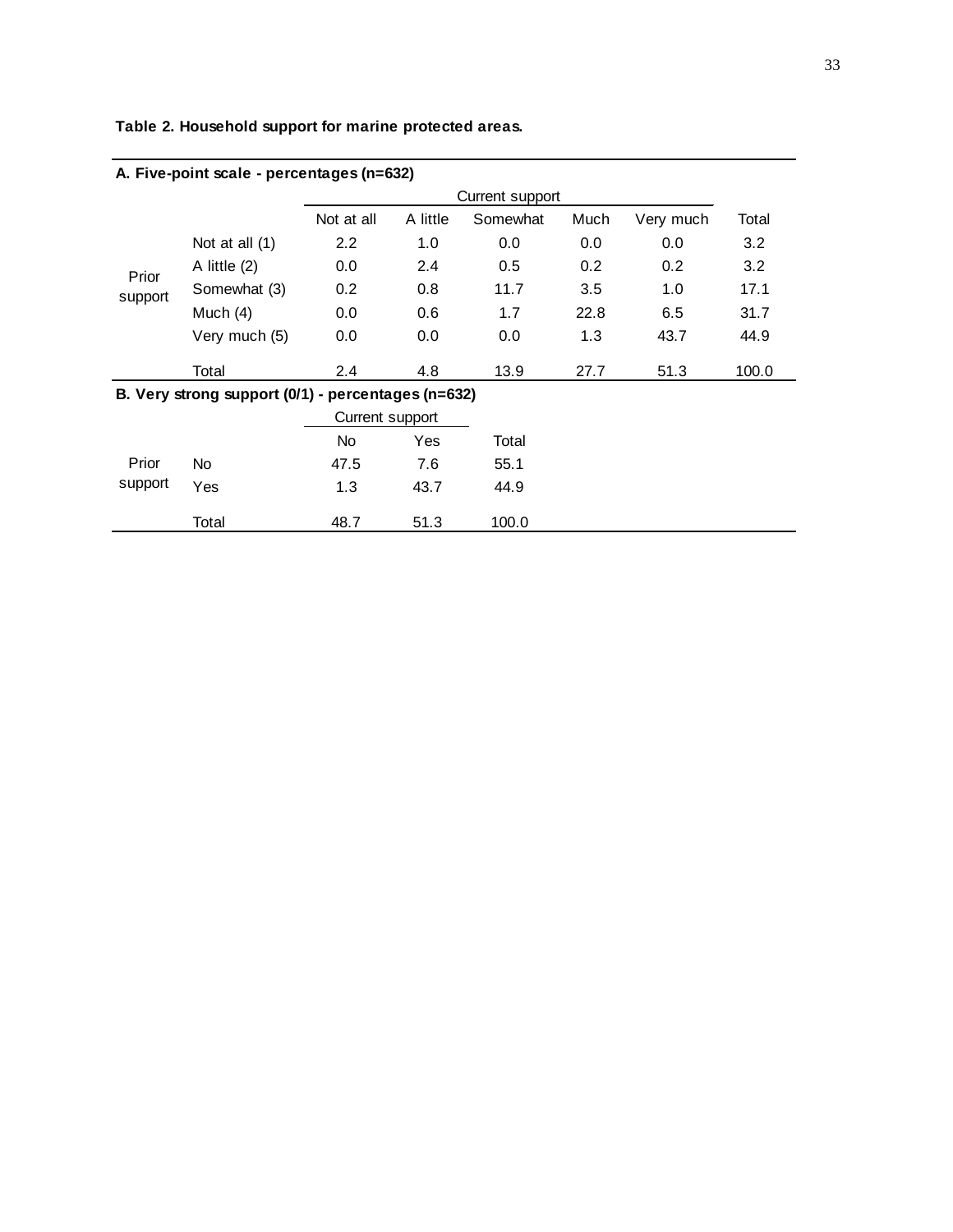## **Table 3. Marine protected areas and disaster.**

|                                                 | All villages in<br>whole sample | All villages for<br>analysis on<br><b>MPA</b> | <b>MPA</b><br>villages | Non-MPA<br>villages | Difference | Standard<br>error of<br>difference |
|-------------------------------------------------|---------------------------------|-----------------------------------------------|------------------------|---------------------|------------|------------------------------------|
| Support for MPAs:                               |                                 |                                               |                        |                     |            |                                    |
| Prior support (1: not at all, , 5: very much)   |                                 | 4.12(1.01)                                    | 4.30(0.85)             | 3.87(1.15)          | $0.43$ **  | 0.20                               |
| Current support (1: not at all, , 5: very much) |                                 | 4.21(1.01)                                    | 4.39(0.80)             | 3.95(1.19)          | $0.45$ **  | 0.20                               |
| Very strong prior support (0/1)                 |                                 | 0.45(0.50)                                    | 0.51(0.50)             | 0.36(0.48)          | 0.15       | 0.09                               |
| Very strong current support (0/1)               |                                 | 0.51(0.50)                                    | 0.56(0.50)             | 0.45(0.50)          | 0.11       | 0.09                               |
| Disaster damage and aid:                        |                                 |                                               |                        |                     |            |                                    |
| Housing damage (0/1)                            | 0.62(0.49)                      | 0.63(0.48)                                    | 0.61(0.49)             | 0.66(0.47)          | $-0.05$    | 0.07                               |
| Housing damage value (F\$)                      | 1071 (2136)                     | 1126 (2181)                                   | 926 (1908)             | 1405 (2490)         | -480       | 291                                |
| Aid receipt more than a year before $(0/1)$     | 0.12(0.32)                      | 0.13(0.34)                                    | 0.12(0.32)             | 0.16(0.37)          | $-0.04$    | 0.06                               |
| Aid receipt in the past one year $(0/1)$        | 0.13(0.33)                      | 0.13(0.34)                                    | 0.11(0.31)             | 0.16(0.37)          | $-0.06$    | 0.05                               |
| Aid received more than a year before (F\$)      | 450 (1663)                      | 516 (1762)                                    | 425 (1652)             | 643 (1901)          | $-218$     | 255                                |
| Aid received in the past one year (F\$)         | 235 (1168)                      | 244 (1185)                                    | 156 (933)              | 367 (1459)          | $-211$     | 174                                |
| Flood $(0/1)$                                   | 0.44(0.50)                      | 0.43(0.50)                                    | 0.35(0.48)             | 0.55(0.50)          | $-0.21$ *  | 0.11                               |
| Flood magnitude (0: none, , 4: very large)      | 1.23(1.56)                      | 1.16(1.49)                                    | 0.86(1.32)             | 1.59(1.62)          | $-0.73$ ** | 0.32                               |
| No. observations                                | 906                             | 632                                           | 368                    | 264                 |            |                                    |

Notes: Standard deviations are shown in parentheses. Standard errors of differences are clustered by village. \*10% significance, \*\*5% significance, \*\*\*1% significance.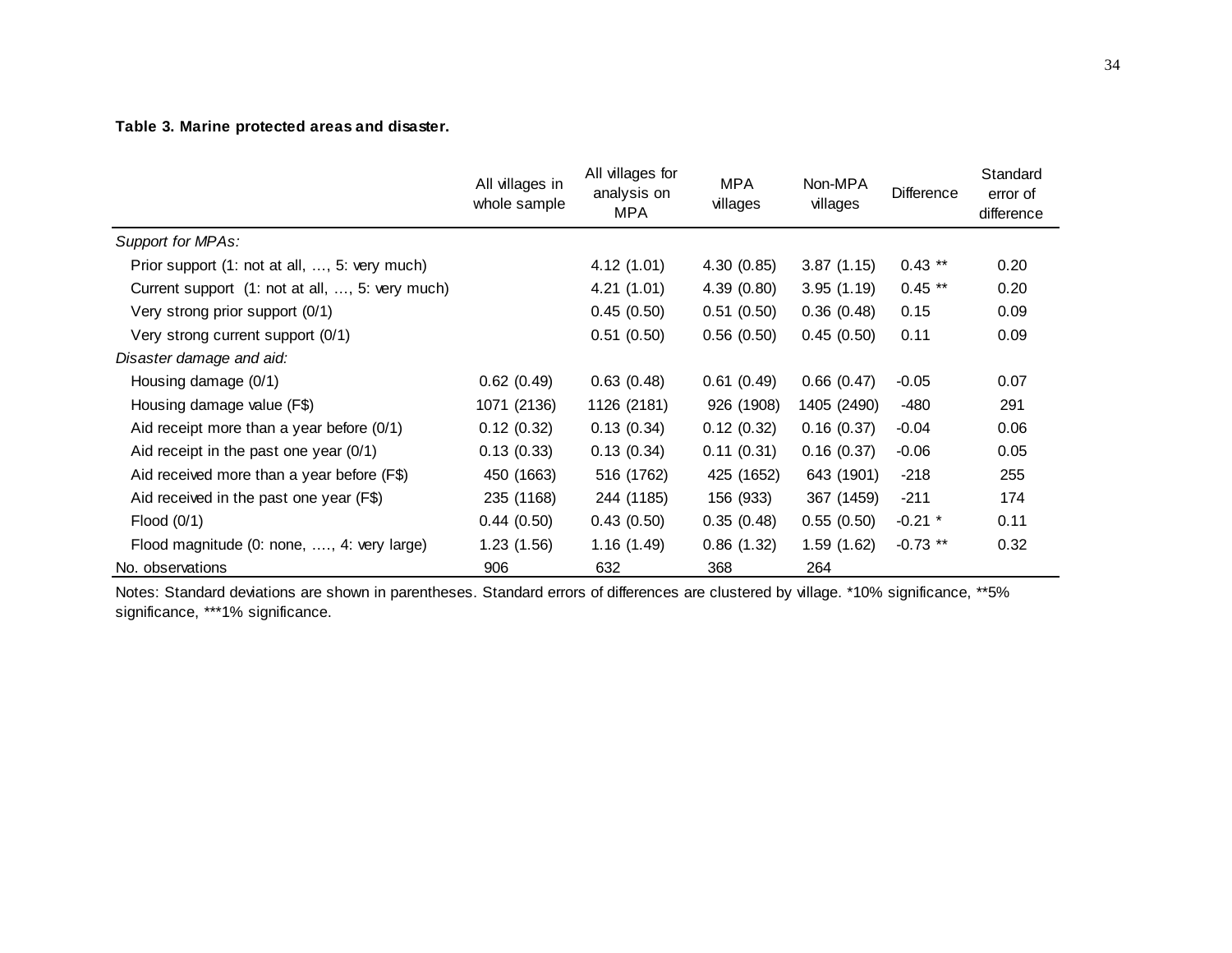|                                                               | Prior support (n=588) |                | Current support (n=564) |            |
|---------------------------------------------------------------|-----------------------|----------------|-------------------------|------------|
| Household controls                                            | No                    | Yes            | No                      | Yes        |
|                                                               | (1)                   | (2)            | (3)                     | (4)        |
| A. Ordered probit                                             |                       |                |                         |            |
| Support for MPAs (1-5) (Equation 2):                          |                       |                |                         |            |
| Housing damage (0/1)                                          | 0.022                 | 0.021          | 0.050                   | 0.064      |
|                                                               | (0.119)               | (0.119)        | (0.123)                 | (0.123)    |
| Log likelihood                                                | $-631.5$              | $-628.6$       | $-600.8$                | $-597.6$   |
| Support for MPAs (1-5) (Equation 5):                          |                       |                |                         |            |
| Flood shock (0-1)                                             | $0.496$ ***           | $0.535$ ***    | 0.249                   | 0.266      |
|                                                               | (0.164)               | (0.165)        | (0.164)                 | (0.164)    |
| Log likelihood                                                | $-626.9$              | $-623.3$       | $-599.7$                | $-596.4$   |
| B. Two-equation maximum likelihood                            |                       |                |                         |            |
| Support for MPAs (1-5) (Equation 2):                          |                       |                |                         |            |
| Housing damage (0/1)                                          | $***$<br>0.691        | $0.712$ ***    | 0.519                   | 0.518      |
|                                                               | (0.262)               | (0.251)        | (0.332)                 | (0.325)    |
| Housing damage (0/1) (Equation 3):                            |                       |                |                         |            |
| Flood shock (0-1)                                             | 1.685 ***             | 1.736 ***      | $1.668$ ***             | $1.717***$ |
|                                                               | (0.241)               | (0.245)        | (0.244)                 | (0.248)    |
| Cross-equation correlation                                    | $-0.441$              | $-0.459$       | $-0.311$                | $-0.304$   |
|                                                               | (0.154)               | (0.147)        | (0.204)                 | (0.201)    |
| Log likelihood                                                | $-887.3$              | $-880.0$       | $-850.3$                | $-843.6$   |
| Marginal effects of housing damage on each category at means: |                       |                |                         |            |
| Not all (1)                                                   | $-0.045$ **           | $-0.047$ **    | $-0.028$                | $-0.027$   |
|                                                               | (0.023)               | (0.022)        | (0.021)                 | (0.020)    |
| A little (2)                                                  | $-0.030**$            | $-0.031$ **    | $-0.031$                | $-0.031$   |
|                                                               | (0.014)               | (0.013)        | (0.021)                 | (0.021)    |
| Somewhat (3)                                                  | $-0.098$ ***          | $-0.100$ ***   | $-0.067$                | $-0.067$ * |
|                                                               | (0.035)               | (0.033)        | (0.041)                 | (0.041)    |
| Much $(4)$                                                    | $-0.042$ ***          | $-0.043$ ***   | $-0.039$ *              | $-0.039$ * |
|                                                               | (0.014)               | (0.014)        | (0.023)                 | (0.023)    |
| Very much (5)                                                 | $0.215$ ***           | 0.221<br>$***$ | 0.165                   | 0.164      |
|                                                               | (0.080)               | (0.076)        | (0.104)                 | (0.102)    |

#### **Table 4. Damage effects on household support for marine protected areas (five-point scale).**

Notes: Standard errors are shown in parentheses. Household controls are clan leader (0/1), adult secondary education (0/1), household size (0/1), proportion of children (age 0-14), and proportion of elderly (age 66 or above). Other controls not shown here are mataqali dummies and constant. \*10% significance, \*\*5% significance, \*\*\*1% significance.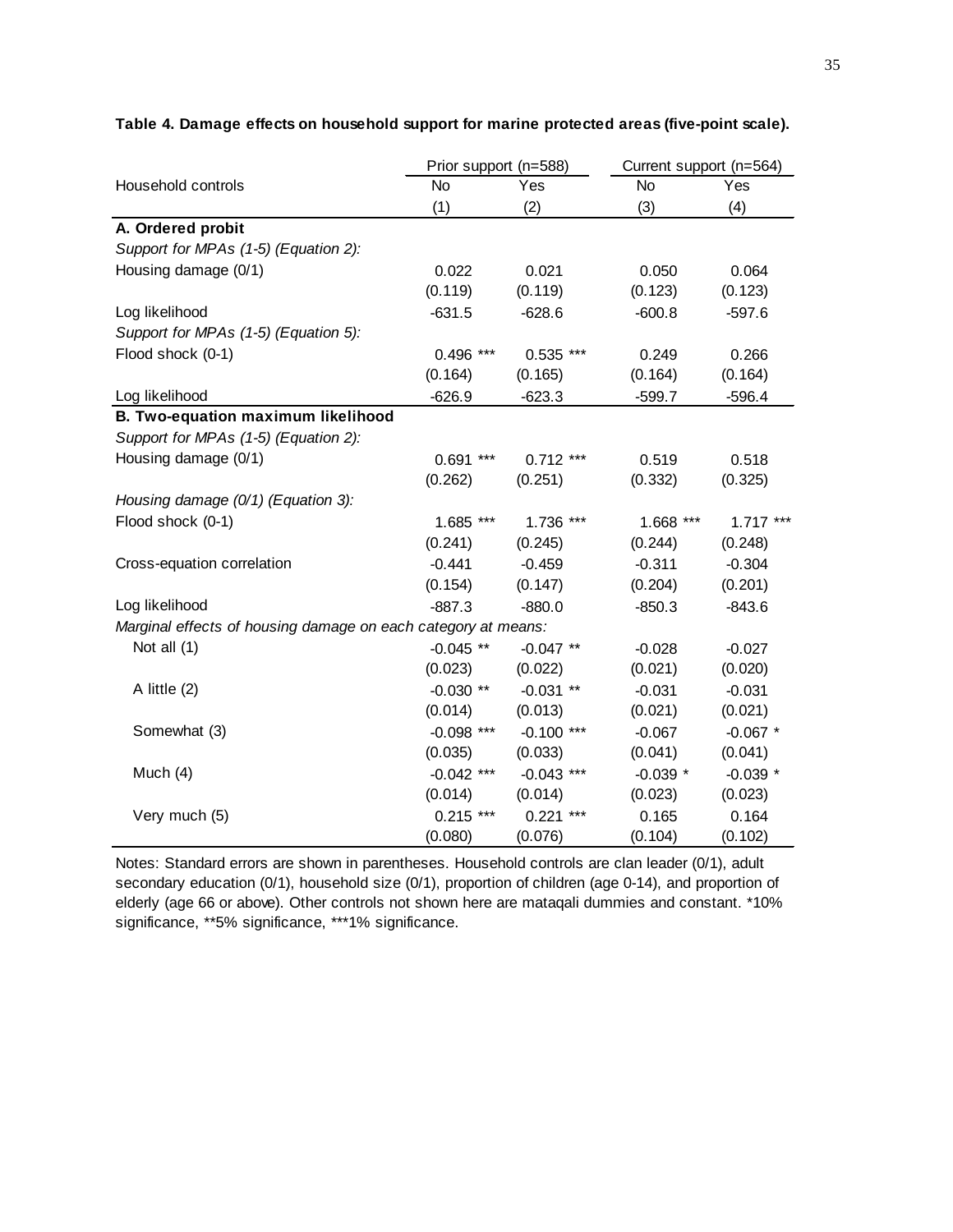|                           | Very strong prior support (0/1) (n=538) |             |            |             |            | Very strong current support (0/1) (n=532) |             |             |             |             |
|---------------------------|-----------------------------------------|-------------|------------|-------------|------------|-------------------------------------------|-------------|-------------|-------------|-------------|
| Household controls        | No                                      | Yes         | Yes        | Yes         | Yes        | <b>No</b>                                 | Yes         | Yes         | Yes         | Yes         |
| Asset holdings controlled | No                                      | No.         | Yes        | <b>No</b>   | Yes        | No                                        | No          | Yes         | <b>No</b>   | Yes         |
|                           | (1)                                     | (2)         | (3)        | (4)         | (5)        | (6)                                       | (7)         | (8)         | (9)         | (10)        |
| A. OLS                    |                                         |             |            |             |            |                                           |             |             |             |             |
| Housing damage (0/1)      | $-0.001$                                | $-0.003$    | 0.000      | $-0.011$    | $-0.010$   | $-0.007$                                  | 0.002       | 0.004       | $-0.002$    | $-0.002$    |
|                           | (0.049)                                 | (0.050)     | (0.050)    | (0.053)     | (0.053)    | (0.051)                                   | (0.051)     | (0.052)     | (0.057)     | (0.057)     |
| Aid receipt (0/1)         |                                         |             |            | 0.038       | 0.047      |                                           |             |             | 0.009       | 0.017       |
|                           |                                         |             |            | (0.075)     | (0.074)    |                                           |             |             | (0.063)     | (0.063)     |
| R squared                 | 0.182                                   | 0.195       | 0.204      | 0.195       | 0.205      | 0.181                                     | 0.193       | 0.197       | 0.193       | 0.197       |
| <b>B. 2SLS</b>            |                                         |             |            |             |            |                                           |             |             |             |             |
| Housing damage (0/1)      | $0.303$ **                              | $0.324$ **  | $0.315**$  | $0.367**$   | $0.352**$  | 0.140                                     | 0.162       | 0.162       | 0.195       | 0.191       |
|                           | (0.154)                                 | (0.153)     | (0.149)    | (0.178)     | (0.174)    | (0.150)                                   | (0.148)     | (0.148)     | (0.179)     | (0.178)     |
| Aid receipt (0/1)         |                                         |             |            | $-0.112$    | $-0.097$   |                                           |             |             | $-0.079$    | $-0.070$    |
|                           |                                         |             |            | (0.097)     | (0.095)    |                                           |             |             | (0.095)     | (0.094)     |
| First stage:              |                                         |             |            |             |            |                                           |             |             |             |             |
| Flood shock (0-1)         | $0.433$ ***                             | $0.435$ *** | $0.437***$ | $0.380$ *** | $0.380***$ | $0.422$ ***                               | $0.424$ *** | $0.424$ *** | $0.353$ *** | $0.353$ *** |
|                           | (0.058)                                 | (0.059)     | (0.060)    | (0.058)     | (0.058)    | (0.056)                                   | (0.057)     | (0.057)     | (0.053)     | (0.053)     |
| Reduced form:             |                                         |             |            |             |            |                                           |             |             |             |             |
| Flood shock (0-1)         | $0.131$ *                               | $0.141$ **  | $0.137**$  | $0.139**$   | $0.134$ ** | 0.059                                     | 0.069       | 0.069       | 0.069       | 0.067       |
|                           | (0.069)                                 | (0.068)     | (0.067)    | (0.069)     | (0.068)    | (0.068)                                   | (0.067)     | (0.067)     | (0.068)     | (0.068)     |

#### **Table 5. Damage effects on very strong household support for marine protected areas.**

Notes: Robust standard errors are shown in parentheses. Household controls are clan leader (0/1), adult secondary education (0/1), household size (0/1), proportion of children (age 0-14), and proportion of elderly (age 66 or above). Asset holdings are log of fishing capital (F\$) and log of land (m<sup>2</sup>). Other controls not shown here are mataqali dummies and constant. \*10% significance, \*\*5% significance, \*\*\*1% significance.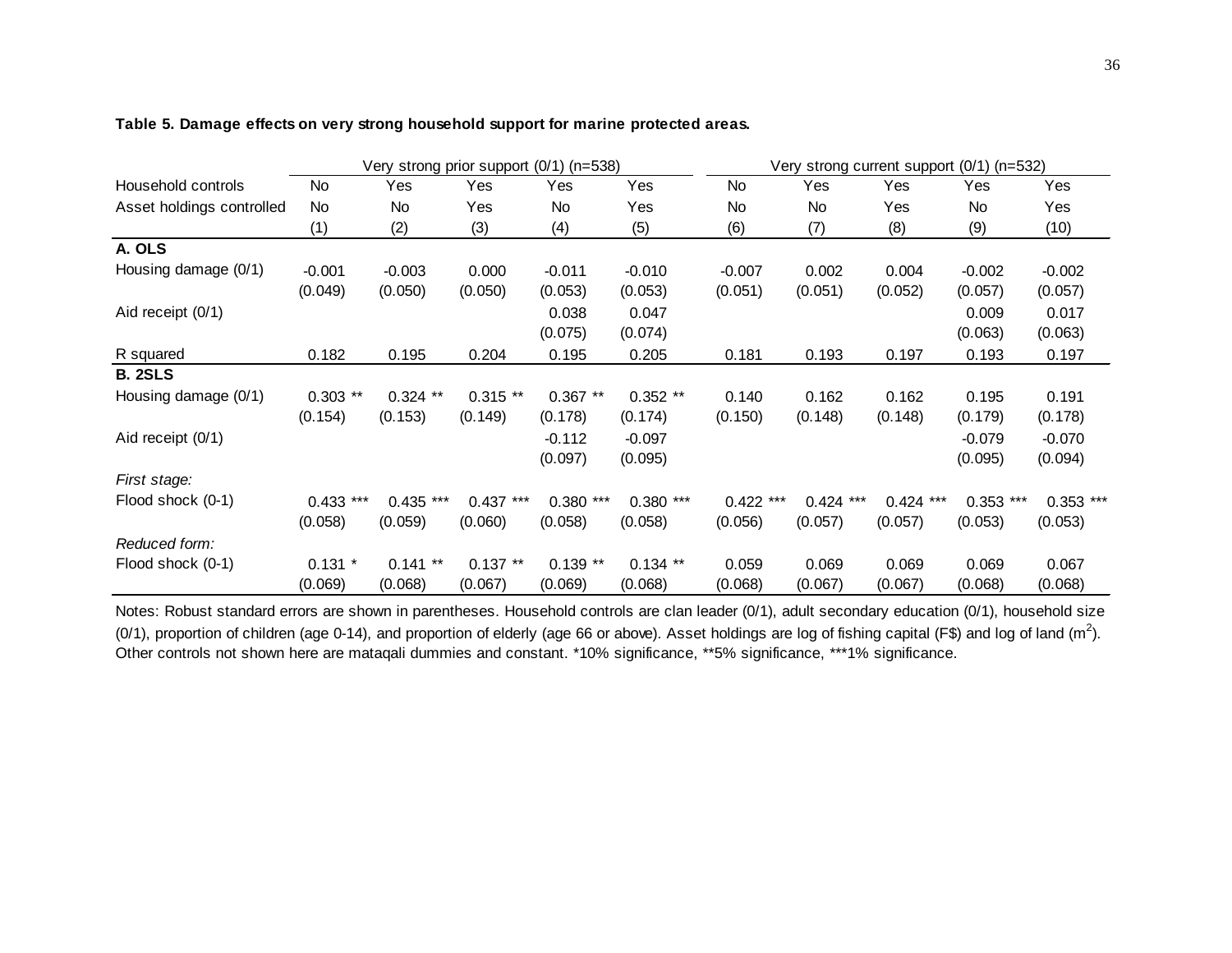#### **Table 6. Controls unreported in Table 5.**

|                        | Very strong prior support (0/1) |            |            |                                 |            | Very strong current support (0/1) |                |            |             |  |
|------------------------|---------------------------------|------------|------------|---------------------------------|------------|-----------------------------------|----------------|------------|-------------|--|
|                        | Panel A (OLS)                   |            |            | Panel B (2SLS)<br>Panel A (OLS) |            |                                   | Panel B (2SLS) |            | (Standard   |  |
|                        | (2)                             | (3)        | (2)        | (3)                             | (7)        | (8)                               | (7)            | (8)        | deviations) |  |
| Clan leader (0/1)      | 0.092                           | 0.097      | 0.115      | 0.120                           | $0.194$ ** | $0.202$ ***                       | $0.208$ ***    | $0.217***$ | 0.09        |  |
|                        | (0.080)                         | (0.080)    | (0.076)    | (0.075)                         | (0.078)    | (0.078)                           | (0.074)        | (0.073)    | (0.29)      |  |
| Secondary education    | 0.018                           | 0.021      | 0.047      | 0.049                           | $-0.002$   | $-0.002$                          | 0.012          | 0.012      | 0.83        |  |
| of adults $(0/1)$      | (0.061)                         | (0.061)    | (0.059)    | (0.059)                         | (0.066)    | (0.066)                           | (0.061)        | (0.061)    | (0.38)      |  |
| Household size         | $-0.007$                        | $-0.009$   | $-0.007$   | $-0.010$                        | $-0.005$   | $-0.006$                          | $-0.006$       | $-0.007$   | 5.7         |  |
|                        | (0.010)                         | (0.010)    | (0.009)    | (0.009)                         | (0.011)    | (0.011)                           | (0.010)        | (0.010)    | (2.7)       |  |
| Proportion of children | $0.262$ **                      | $0.261$ ** | $0.245$ ** | $0.244$ **                      | 0.116      | 0.109                             | 0.122          | 0.114      | 0.33        |  |
| $(age 0-19)$           | (0.118)                         | (0.119)    | (0.114)    | (0.113)                         | (0.125)    | (0.126)                           | (0.117)        | (0.117)    | (0.23)      |  |
| Proportion of elderly  | 0.189                           | 0.167      | 0.164      | 0.140                           | $-0.160$   | $-0.183$                          | $-0.168$       | $-0.192$   | 0.08        |  |
| (age 66 or above)      | (0.151)                         | (0.152)    | (0.143)    | (0.142)                         | (0.133)    | (0.133)                           | (0.123)        | (0.123)    | (0.19)      |  |
| Age of household       | 0.001                           | 0.001      | 0.001      | 0.001                           | 0.000      | 0.000                             | 0.000          | 0.000      | 51.2        |  |
| head                   | (0.002)                         | (0.002)    | (0.002)    | (0.002)                         | (0.002)    | (0.002)                           | (0.002)        | (0.002)    | (14.4)      |  |
| Log of fishing capital |                                 | $0.018**$  |            | $0.018**$                       |            | 0.007                             |                | 0.008      | 392.8       |  |
| (F\$)                  |                                 | (0.009)    |            | (0.009)                         |            | (0.009)                           |                | (0.008)    | (2634.6)    |  |
| Log of land $(m^2)$    |                                 | $-0.013$   |            | $-0.014$                        |            | $-0.013$                          |                | $-0.014$   | 3.0         |  |
|                        |                                 | (0.010)    |            | (0.009)                         |            | (0.011)                           |                | (0.010)    | (5.4)       |  |

Notes: Panels and columns match those in Table 5. Robust standard errors are shown in parentheses below estimated coefficients. Means of household size, proportion of children and elderly, and age of household head are at the time of interviews; means of fishing capital (F\$) and land (acres) are shown; standard deviations are in parentheses below means. \*10% significance, \*\*5% significance, \*\*\*1% significance.